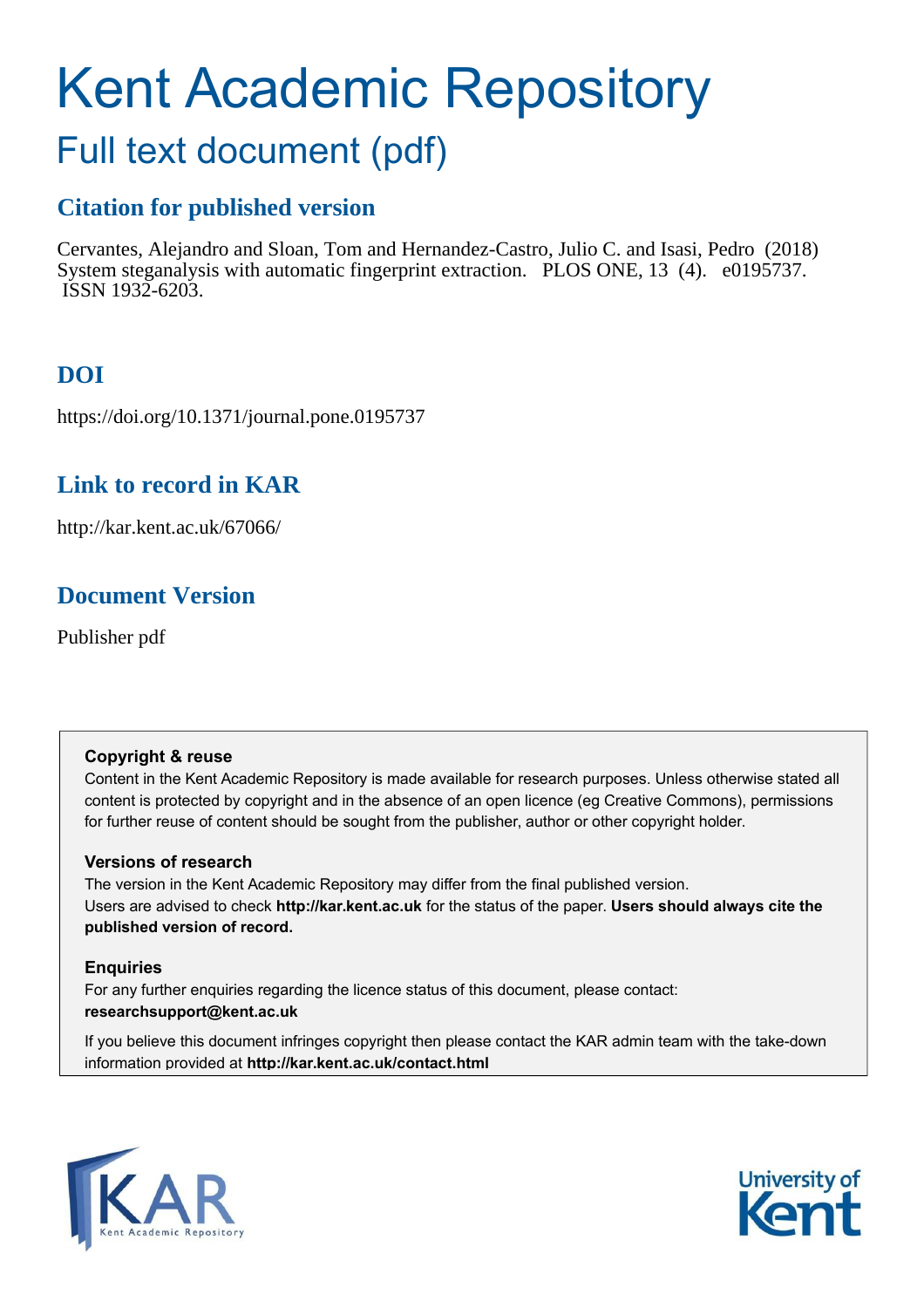

# **OPEN ACCESS**

**Citation:** Cervantes A, Sloan T, Hernandez-Castro J, Isasi P (2018) System steganalysis with automatic fingerprint extraction. PLoS ONE 13(4): e0195737. [https://doi.org/10.1371/journal.](https://doi.org/10.1371/journal.pone.0195737) [pone.0195737](https://doi.org/10.1371/journal.pone.0195737)

**Editor:** Jim Jones, George Mason University, UNITED STATES

**Received:** July 17, 2017

**Accepted:** March 28, 2018

**Published:** April 25, 2018

**Copyright:** © 2018 Cervantes et al. This is an open access article distributed under the terms of the [Creative Commons Attribution License,](http://creativecommons.org/licenses/by/4.0/) which permits unrestricted use, distribution, and reproduction in any medium, provided the original author and source are credited.

**Data Availability Statement:** All data files are available from the UC3M-UKENT Stegoanalysis data archive (accession number doi[:0.21950/](https://doi.org/0.21950/7SYAAO) [7SYAAO](https://doi.org/0.21950/7SYAAO)). Access page: [https://edatos.](https://edatos.consorciomadrono.es/dataset.xhtml?persistentId=doi%3A10.21950%2F7SYAAO) [consorciomadrono.es/dataset.xhtml?persistentId=](https://edatos.consorciomadrono.es/dataset.xhtml?persistentId=doi%3A10.21950%2F7SYAAO) [doi%3A10.21950%2F7SYAAO](https://edatos.consorciomadrono.es/dataset.xhtml?persistentId=doi%3A10.21950%2F7SYAAO) Software is available from Github: [https://github.com/acervs/](https://github.com/acervs/systemSteganalysis) [systemSteganalysis.](https://github.com/acervs/systemSteganalysis)

**Funding:** This work was supported by Engineering and Physical Sciences Research Council (EPSRC) Grant EP/N024192/1 (J.C.). The funders had no role in study design, data collection and analysis,

<span id="page-1-0"></span>RESEARCH ARTICLE

# System steganalysis with automatic fingerprint extraction

# **Alejandro Cervantes<sup>1</sup> \*, Tom Sloan<sup>2</sup> , Julio Hernandez-Castro<sup>2</sup> , Pedro Isasi<sup>1</sup>**

**1** University Carlos III of Madrid, Legane´s, Madrid, Spain, **2** University of Kent, Canterbury, United Kingdom

\* acervant@inf.uc3m.es

# Abstract

This paper tries to tackle the modern challenge of practical steganalysis over large data by presenting a novel approach whose aim is to perform with perfect accuracy and in a completely automatic manner. The objective is to detect changes introduced by the steganographic process in those data objects, including signatures related to the tools being used. Our approach achieves this by first extracting reliable regularities by analyzing pairs of modified and unmodified data objects; then, combines these findings by creating general patterns present on data used for training. Finally, we construct a Naive Bayes model that is used to perform classification, and operates on attributes extracted using the aforementioned patterns. This technique has been be applied for different steganographic tools that operate in media files of several types. We are able to replicate or improve on a number or previously published results, but more importantly, we in addition present new steganalytic findings over a number of popular tools that had no previous known attacks.

# **Introduction**

Steganalysis is the counterpart to steganography. Its goal is to prove that two parties are communicating by using steganography, where embedding algorithms can hide information by employing a wide variety of techniques. To be successful, a steganalytic algorithm must be capable of distinguishing between stego-objects and cover-objects with a probability higher than that of a random guess [\[1\]](#page-24-0). In a practical setting, where millions of files need to be analyzed, this implies that much higher accuracy rates are really needed. This is especially true when taking into account real investigative constraints and their impact on time and other limited resources. This will often mean that a steganalytic attack needs to be developed and carried out both quickly and effectively to be of any use in a real setting to forensic practitioners and law enforcement.

One can argue that the purpose of steganalysis is to find consistent signatures, if the concept of a 'signature' is sufficiently ample. A signature defined in this fashion is any change that is consistently introduced on the target (stego-object) due to the steganographic process. The presence or absence of the signature can then be used to reliably decide if a given object has some hidden content.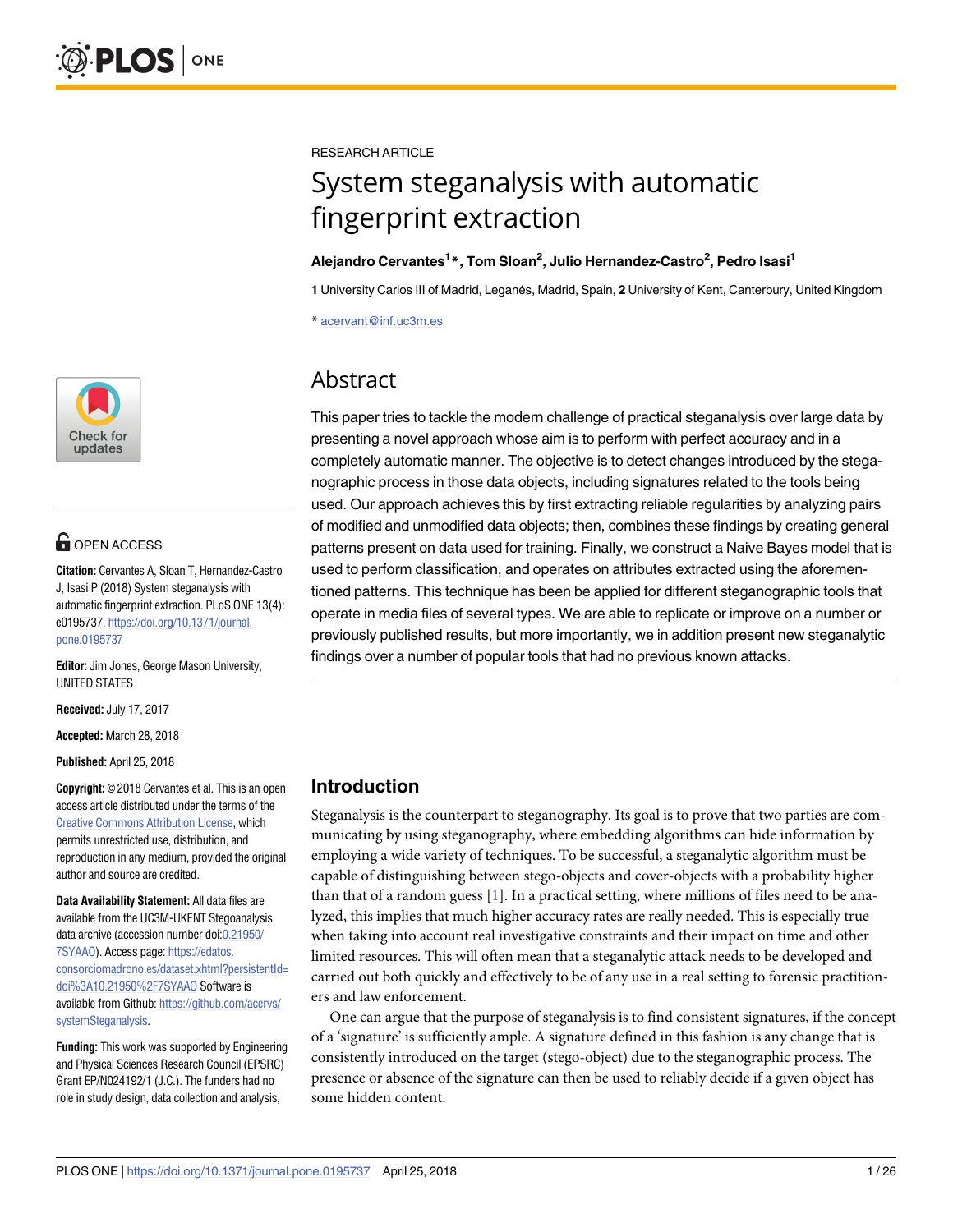decision to publish, or preparation of the manuscript.

<span id="page-2-0"></span>PLOS

**Competing interests:** The authors have declared that no competing interests exist.

ONE

To achieve this, two major approaches exist within steganalysis: statistical and system attacks [\[2\]](#page-24-0). Statistical attacks analyse the signal component of the object, ignoring other information that can be present in the stego-file. For instance, one particular approach may study the relationships between the DCT coefficients of a JPEG file [\[3](#page-24-0)], while for video files a steganalytic scheme might focus on a specific component of the motion vectors [\[4\]](#page-24-0). Each format requires an independent approach. Often, statistical attacks use high-order statistics for training classifiers to detect statistical differences between stego-objects and cover-objects.

In a practical setting, statistical steganalysis may have limitations that make their attacks impractical during a standard investigation. Statistical attacks are often highly reliable against one particular scheme, providing a high degree of accuracy. This is often restricted to a single steganography scheme and such attacks can be time-consuming to develop and test. Statistical attacks often assume a pre-existing knowledge of the steganographic scheme, which may not always be applicable in a real-world investigation where only the stego-object is provided. Furthermore, general strategies exists that, by introducing subtle modifications to a given embedding scheme, can provide greater resistance against statistical attacks [\[5](#page-24-0)].

System steganalysis, instead, focuses on implementation vulnerabilities to attack a steganographic scheme [[6](#page-24-0)]. System-based approaches usually analyze the whole stego-object as opposed to focusing only on the embedding algorithm or the proper media contents. In steganography, an ideal scheme would only modify the intended components of its target object. However, in practice, stego-systems can often introduce unintentional modifications in other components of the object. System attacks are able to detect these unintentional modifications. They can sometimes lead to steganalytic attacks that offer greater accuracy and efficiency. Thus, system attacks can at times be used to circumvent the practical limitations of statistical steganalysis. Moreover, they do not rely so heavily on pre-existing knowledge of the steganographic scheme. System and statistical attacks are very complementary of one-another. In scenarios where one does not work, the other can frequently offer a practical alternative.

In this paper, we develop a framework for automatic system steganalysis that is based on the construction of a classifier able to detect implementation vulnerabilities introduced by stego-systems. This classifier operates on attributes that are extracted from the training data using pattern-matching processes. The choice of classifier is a well-known technique in machine learning (Naive Bayes classifier), but it provides additional flexibility over a simple signature-matching system.

The framework has been applied successfully to a wide variety of schemes and across different formats because it has been designed to be as general as possible. Hence, it makes very few assumptions on the underlying nature of the stenography tool or cover media being used.

The resulting framework has several improvements on previous work in this field. First, it decouples attribute extraction from classification. Also, we propose a generalization phase that is able to improve results, provided that training media objects are representative of real-world media objects. Finally, the trained classifier can operate even when some of the obtained fingerprints for a given steganographic tool are not present in observed media, as the constructed model may combine several different findings for a given tool.

The rest of the paper is structured as follows. Section 2 provides a discussion of related work in the field. Section 3 gives a comprehensive insight into how we build the classifier and carry out feature extraction using the framework that we have built, and describes how it operates. Section 4 applies our framework to a series of datasets created with several steganography tools. In this section, we discuss and evaluate the performance of our approach and provide a general discussion of its limitations. We conclude the paper in Section 5, where we present some final thoughts and insights and discuss future avenues of work.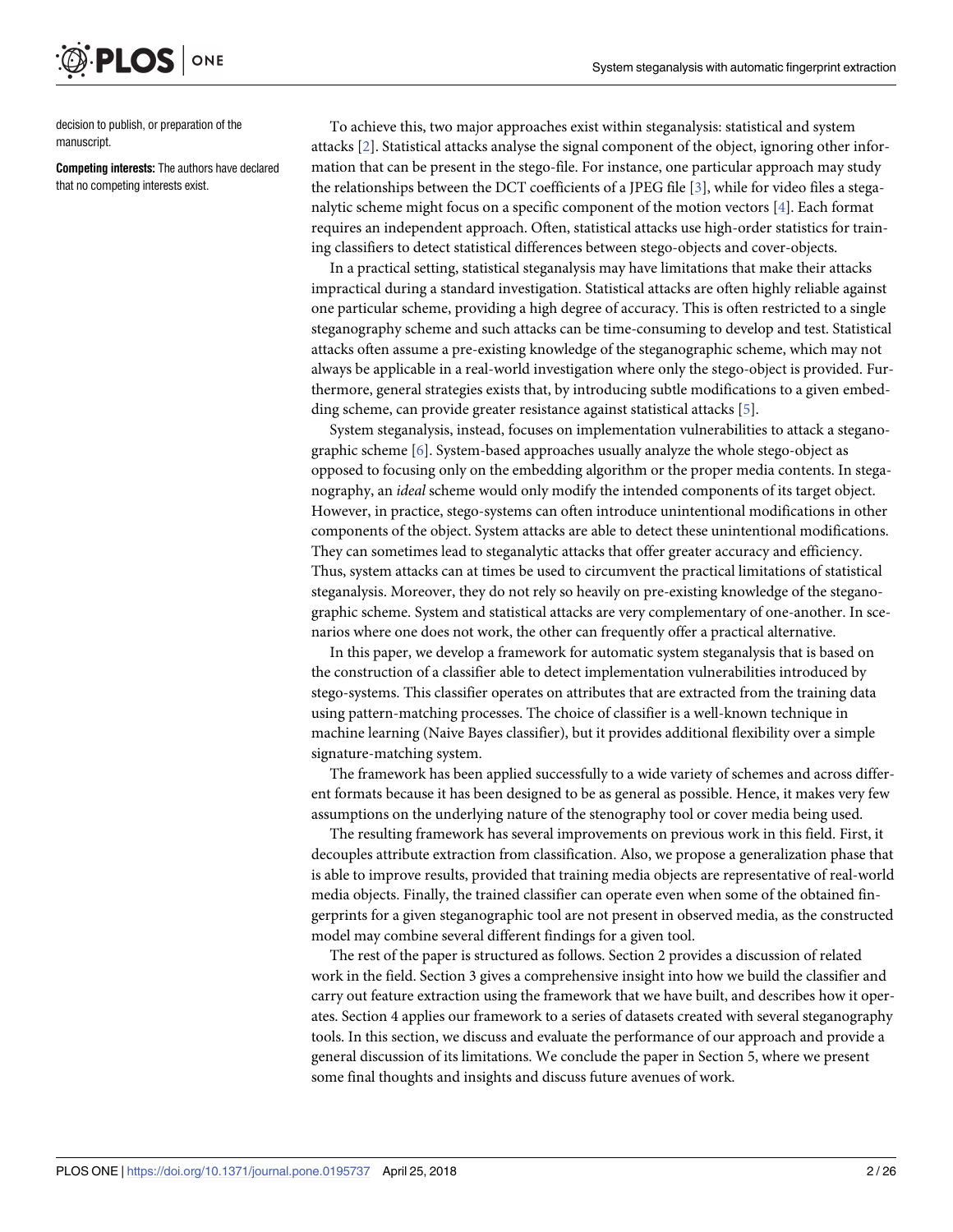# <span id="page-3-0"></span>**Related work**

### **System steganalysis**

System attacks rely on unintentional implementation vulnerabilities that are often relatively independent of the steganographic scheme. This has been briefly discussed before. Our previous research [\[7,](#page-24-0) [8](#page-24-0)] used system-type attacks to examine and evaluate the current state of steganography tools, with a focus on video-based applications. We found that many of the most accessible and popular tools share similar embedding schemes and that they were highly susceptible to system steganalysis. We have, in addition, carried out research on the popular steganography & watermarking tool, OpenPuff. Our findings led us to believe that its video embedding scheme would follow a similar scheme, which is unfortunately common in other stego tools operating over video formats. This is one particular theory we examine throughout this paper.

Chen et al. have discussed the concept of file structure steganography and its application to images, and have shown how implementation vulnerabilities can be used to reliably find signatures [\[9](#page-24-0)]. They noted that one particular advantage of this type of approach is that it is not affected by techniques typically employed to increase resistance against statistical steganalysis. Cantrell examined file-structure based steganography, with a focus on digital documents [[10](#page-24-0)]. This work further emphasized the need for steganalytic systems that exploit the very common vulnerabilities arising from a poor handling of metadata during the steganographic process.

System attacks have already been successful in the field of steganalysis. In  $[11]$  the authors proposed a type of attack that is aimed to detect the use of steganographic software independently of the actual media being used. The process simply compares the average values of bits at fixed positions of both an unmodified object and the corresponding stego-object when subject to the steganographic tool. Results showed that many tools were introducing anomalies that could be easily used to detect stego-objects. However it must be noted that if the anomaly is not present at the exact same position in all files, this method can't detect it. Also, objects are only labeled as stego-objects if all the regularities are present, due to the problem of false positives.

Another work [\[12\]](#page-24-0) extends this idea to the search of binary or hexadecimal patterns by proposing a recognizing automaton that can also find regularities that are not restricted to specific positions in the analyzed objects. This method was used for steganography on image files, and different policies are defined for the header, content, and tail parts of those file formats.

Our implementation of sequence extraction is a further step in this type of approach. However, it is more powerful in several senses. First, we are using a formal definition of a pattern by using a specific grammar. This makes clear the type of regularities that our system is able to detect. A more complex grammar might be used with increased detection capabilities. Similarly to the most recent work [\[12](#page-24-0)], the process of pattern extraction and verification is not restricted to specific positions in the file. However in our case we don't make assumptions on the part of the file that is being explored. This allows this approach to work with a broad range of different file formats. Third, in our approach we separate pattern extraction and classification phases, so both components can be substituted if required. Finally, we generate a probabilistic classifier that is more complex than simple signature detection, as it is able to perform its task using a combination of patterns, that are not necessarily present in all the analyzed objects. Even though our classifier does not work in that way, in the discussion of the results we also report the cases where classical signatures were found. We test this method on several steganographic tools not covered in previous works. and we have also been able to apply it regardless of media format.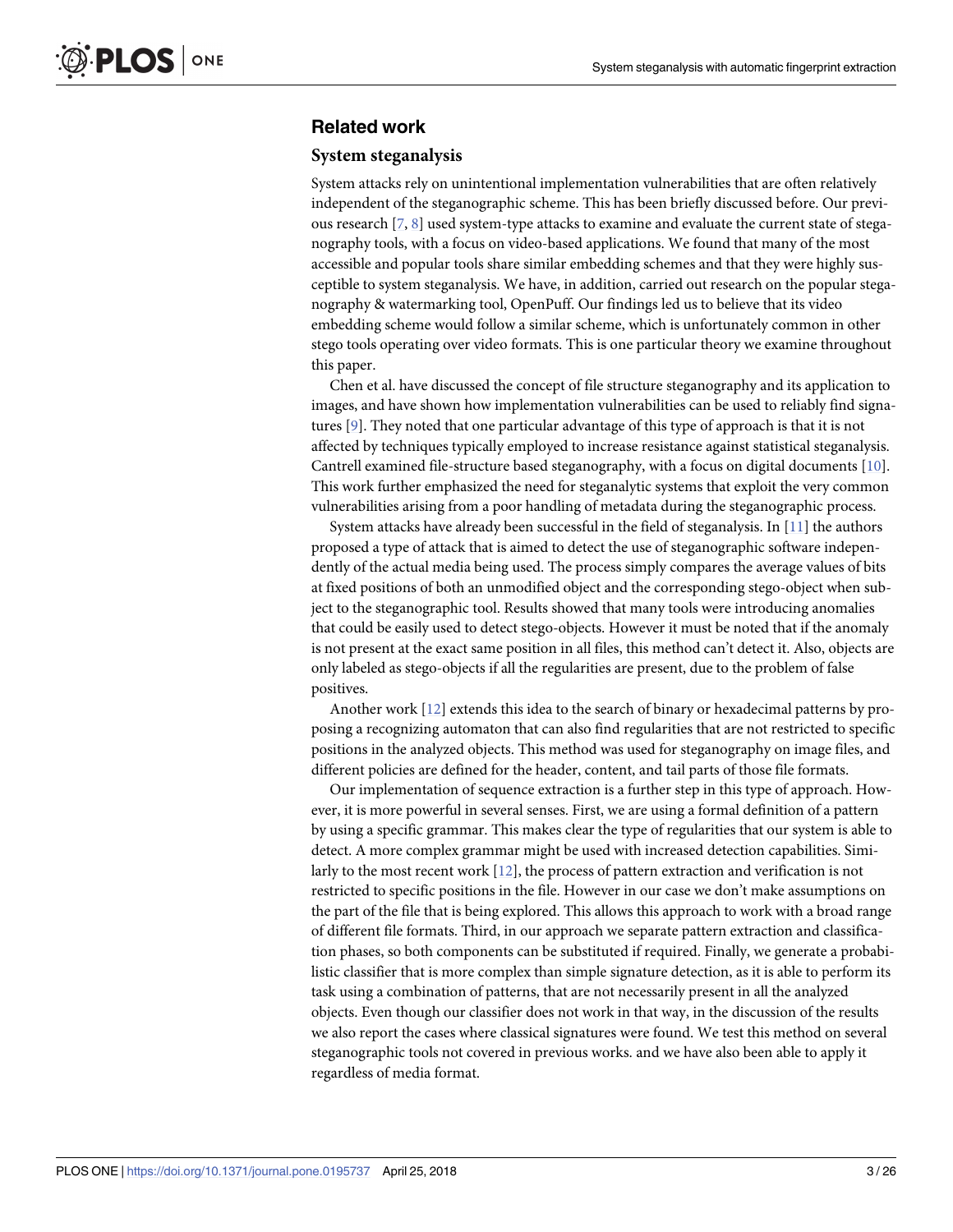# <span id="page-4-0"></span>**Overview of Bayesian classification**

Bayesian Probabilistic Classification is a broad but well-established research area with algorithms currently deployed in many different real-world scenarios over different domains. A very generic description for all such systems would be that they rely on the construction of a Bayesian Network [\[13](#page-24-0)] that takes as evidence a feature set extracted from the data, and can be queried to make a prediction for the class to which data belongs. Prior knowledge of the problem can be used to determine the structure of the network, and known data is employed to learn the network parameters, the structure and/or the Conditional Probability Tables (CPTs) required to execute queries. In addition, some approaches employ Markov Chains to be able to reflect the temporal dimension. A good introduction Bayesian Probabilistic Classification can be found in [\[14\]](#page-24-0).

Similar strategies have recently been used in a computer security context. For instance, in [\[15\]](#page-24-0) the authors construct a Network Intrusion Detection System (NDIS) that uses byte patterns as attack signatures for analyzing network traffic and generating alerts. This Bayesian Network can even be dynamic (providing stateful detection) [ $16$ ]. However, learning the parameters for the Bayesian Network can be a very complex process. Also, there are circumstances in which we do not have *a priori* knowledge of the best structure for the network. For these reasons, simpler approaches are sometimes used, and can also lead to good results. For example, in [\[17–19\]](#page-24-0) the authors preferred to employ a Naive Bayes Classifier [\[20\]](#page-25-0), which is equivalent to a simple Bayesian Network with no inter-feature dependencies.

For our work, we can formulate the steganalysis problem as a binary classification problem, where we define that cover-objects belong to  $\mathit{Class}_0$  (or negatives) and stego-objects belong to *Class*<sub>1</sub> (or positives). Each object  $(X_i)$  is represented by a set of up to N attributes  $(X_i = \{A_{i1}, A_{i2}, \ldots, A_{iN}\})$  $\cdots$ ,  $A_{iN}$ ).

The principle of Bayesian classification is to estimate the posterior class probability of an observation  $X_i$  using the empirical probabilities obtained from a previous sample of the domain. For any class k,  $Pr(Class_k|X_i)$  can be estimated from  $Pr(X_i|Class_k)$  using the Bayes Theorem  $Pr(Class_k|X_i) = \alpha Pr(Class_k) Pr(X_i|Class_k)$ , where  $\alpha = 1/P(X_i)$  is independent of the class.

In the general case, obtaining  $Pr(X_i|Class_k)$  is not a trivial task because the distributions of values for features may have multiple dependencies and correlations among them. However, our previous experience in this domain suggests that this needs not be the case for the problem we are trying to solve. Also, a simpler model can be more accommodating to analyze a broad class of steganographic schemes, as features are not the same for all schemes. For these reasons this work uses the simplest approach to Bayesian classification, the well known Naive (or Simple) Bayes classifier [\[20\]](#page-25-0).

This approach is based on a strong assumption, which is the conditional independence of the distribution of values for each attribute ( $E_q$ 1). This kind of model is simple enough to train, and has proved to be reliable even in scenarios where it is well known that there is at least a partial violation of its theoretical assumptions [\[21\]](#page-25-0).

$$
Pr(X_i|Class_k) = \prod_{j \in \{1..N\}} Pr(A_{ij}|Class_k), \qquad (1)
$$

where  $Pr(A_{ij}|Class_k)$  is an abbreviated notation for the probability of obtaining the particular value  $A_{ij}$  as the  $j$ –th attribute for any object of class Class<sub>k</sub>.

The most probable class is assigned to an unknown observation  $(Eq 2)$ . If classes are balanced then  $\alpha Pr(Class_k)$  is also constant, and only in this case the class can be selected by using the one producing a maximum product of likelihoods. This is called the Maximum Likelihood Rule.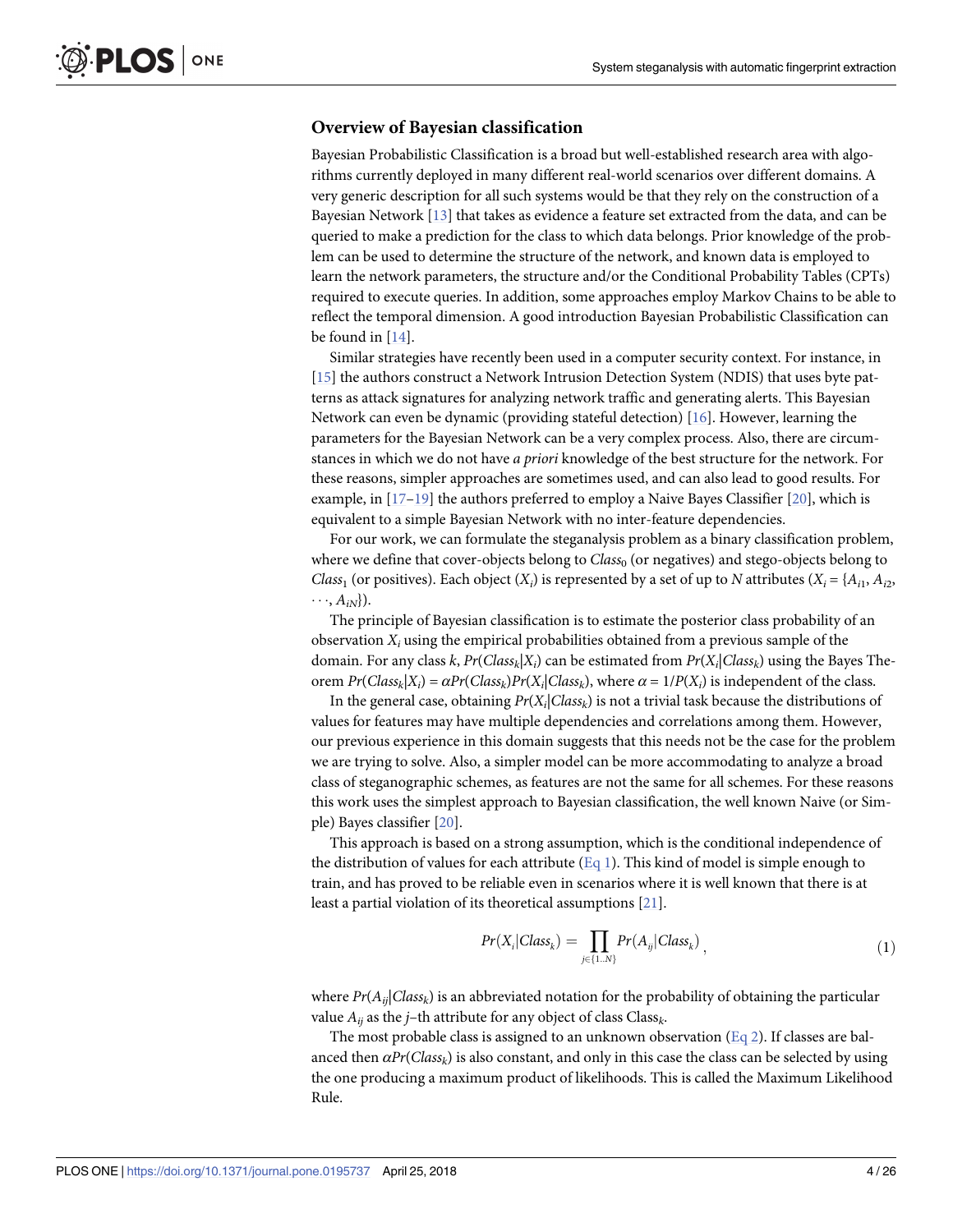In our particular domain, the values for each feature are obtained by finding the matches of a set of patterns in the file extracted from training data (shown later in this paper). The resulting N attributes are used then to predict the class of the file using  $Eq(2)$ .

$$
Class(X_i) = \arg\max_{k \in \{0,1\}} \prod_{p \in Model} Pr(Class_k) \times Pr_p(A_{ip}|Class_k), \qquad (2)
$$

where each factor  $Pr_p(A_{ip}|Class_k)$  is the probability of obtaining the value  $A_{ip}$  in files of class *Class<sub>k</sub>* when we apply the pattern  $p$  to a file  $X_i$ .

Let us say that the possible values obtained when matching pattern  $p$  on the available objects are  $v_{pt} \in \{v_{p1}, v_{p2}, \dots\}$ . Then, the task of model construction becomes equivalent to obtaining the probability distributions  $Pr_p(v_{pt}|Class_k)$ , for each specific value  $v_{pt}$ . This can be done by replacing the actual distribution by the empirically estimated  $Pr_{p}^*(v_{pt}|Class_k)$ , calculated as a frequency. First, each pattern is matched against both a set  $Set_0$  of cover-objects and a set  $Set_1$ of stego-objects. Then, for each value  $v_{pt}$  thus obtained, we calculate its frequency using  $\underline{Eq(3)}$ .

$$
Pr_p^*(v_{pt}|Class_k) = \frac{Count(v_{pt}) \ \forall objects \in Set_k}{|Set_k|} \tag{3}
$$

These constitute the empirical Conditional Probability Tables (CPTs) of the constructed Naive Bayes Model.

The previous concepts are used in Steps 3 and 4 of our procedure, Model Generation and Model Refining.

## **Description of the framework**

Previous work in system steganalysis show that, quite often, the steganography process introduces predictable changes in stego-objects. In this work we search for these modifications using a method that is independent of the exact tool or media format. The results obtained are related to the particular tool used, though sometimes several tools can be affected by the same vulnerability due to the use of common libraries. These changes extend beyond the unavoidable impact upon the signal itself, which is the subject of classical statistical steganalysis. These implementation issues are generally unintentional modifications that can be, however, very useful to distinguish between cover objects and stego-objects.

Implementation issues of this type can provide an analyst with a number of options for developing an effective steganalysis framework. Signatures which can be seen as consistent imprints from the stego-system are a classic candidate for these attacks. Signatures are mostly unique to the stego-system and appear solely in the stego-object. They often consist of strings of enough length and entropy so that perfect accuracy (in terms of zero false positives and negatives) can be achieved  $[9]$ , although of course this is not always the case.

## **Concepts and definitions regarding attribute extraction**

In this section we use a specific example to describe some of the terms used lated when we describe the procedure itself and all its steps.

Our objective is then the construction of a classifier able to separate cover objects from stego-objects. As in any machine learning technique, objects have to be described in terms of features, also called attributes. For instance, the existence of a given signature in an object would map to an attribute that has two possible values, True (if the signature is present) or False (otherwise). A supervised classification system is able to learn the correlation between the existence of those features and each of the object classes, if provided with adequate training data. This training data would incorporate the class of each of the objects (labeled data). The

<span id="page-5-0"></span>PLOS ONE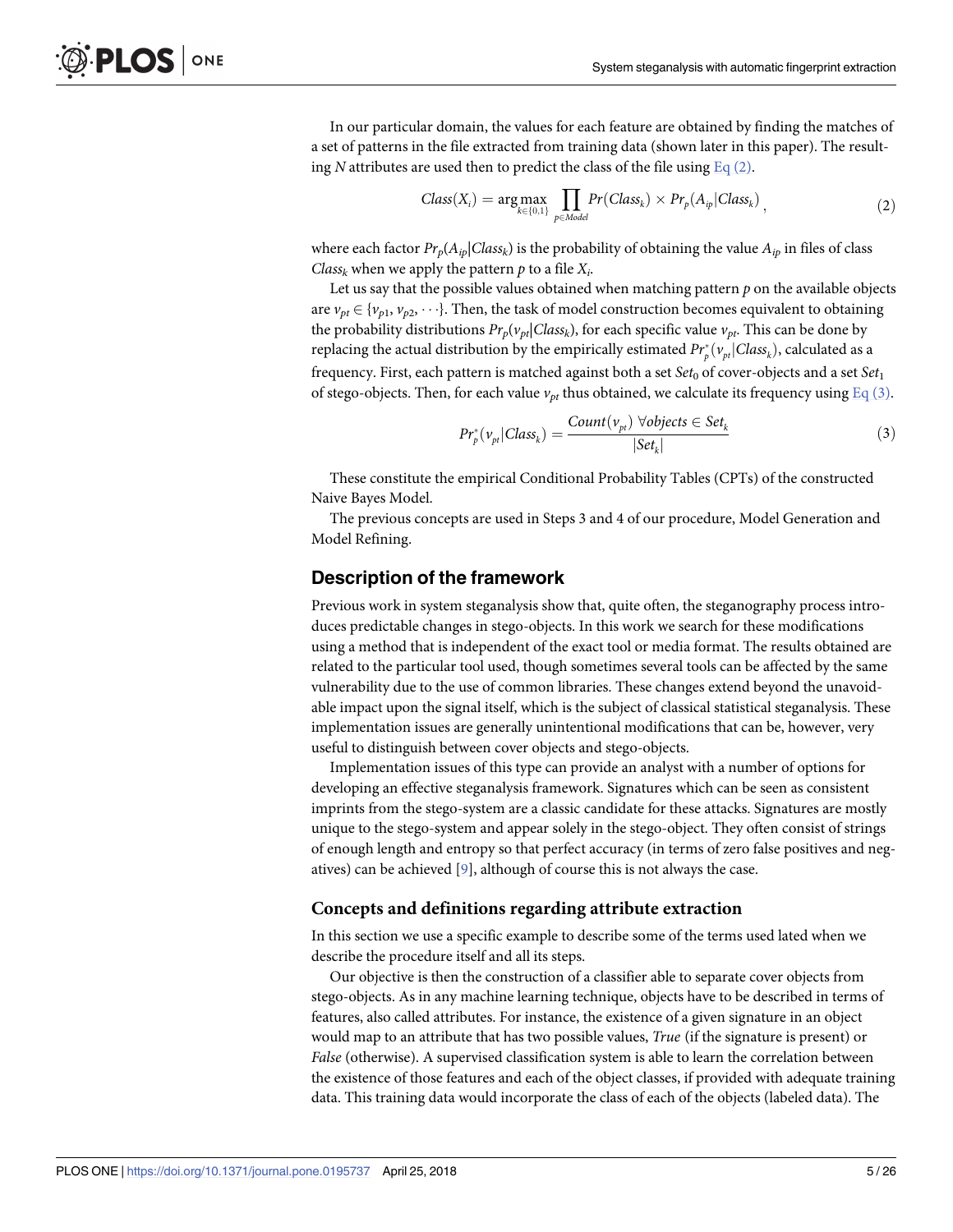<span id="page-6-0"></span>

| Twele it straining about for the patterney in EDIA hotation.                                                          |  |
|-----------------------------------------------------------------------------------------------------------------------|--|
| $\{pattern\}$ := $\{cnst\}$ $\{var\}$ $\{$ $\{meanst\}$ $\}$ $\{$ $\{cnst\}$ $\}$                                     |  |
| <mcnst> ::= <var> <cnst> <var></var></cnst></var></mcnst>                                                             |  |
| $\langle var \rangle ::= \langle skip \rangle [ \langle val \rangle ]   \langle val \rangle [ \langle skip \rangle ]$ |  |
| $\langle \text{cnst}\rangle$ ::= $\langle \text{hex}\rangle$ { $\langle \text{hex}\rangle$ }                          |  |
| $\langle$ skip> ::= "*" { "*" }                                                                                       |  |
| $\langle val \rangle ::= "\gamma" {\{ \}"}"$                                                                          |  |
| $\text{thex}$ : = [af 09]                                                                                             |  |
|                                                                                                                       |  |

**[Table 1.](#page-5-0) Grammar used for the patterns, in EBNF notation.**

<https://doi.org/10.1371/journal.pone.0195737.t001>

information the classifier learns can be called a "model". The final objective is twofold: to build a model that represents the information available for training, but also that successfully predicts the correct class for any previously unseen object, such as those found in a real-world scenario. This is usually called "generalization".

Without any assumption on where potential signatures will be located in the object, attribute generation has to be modeled as a search for modifications produced by the steganographic process. This search can be performed by comparing a cover-object with its corresponding stego-object. Then, the system has to determine if the change is consistent throughout a significant part of the available labeled data. A classifier can only use these "consistent features", because they are the ones that represent information not particular to single pairs of cover and stego-objects. For the same reason, those attributes are likely to be the most useful to construct a model able to generalize, that is, a model able to successfully distinguish between stego and cover objects in the most generalizable way.

In this work we use a simple grammar, shown in  $Table 1$ , to identify potential attributes of the classification model. With it, three different pattern types can be generated:

- Fixed patterns. Those are strings that can be found in cover objects but missing in stego objects or, more frequently, the other way around. They generally correspond to some piece of information injected or deleted by the stego process. Those patterns become attributes, labeled by the value of the pattern itself, 0012-6e4d for instance, and take binary values, True or False.
- Variable patterns. They are strings in which a particular sub-string is constantly changed by the same value or values. For instance, pattern 0012????0000????6e4d6574 describes one where the variable part ???? is systematically changed for the same value or values, but the remaining 8 bytes stay constant (0012, 0000, 6e4d6574). Variable patterns become attributes labeled with the constant part. For instance, if 0012abcd000012346e4d6574 and 001212340000abcd6e4d6574 are both found, a new attribute called 0012???? 0000????6e4d6574is included, where the only values permitted are: abcd-1234, 1234-abcd and Void.
- Extended patterns. Those patterns correspond with situations where differences between the cover and stego objects include a fixed part, a variable part that changes always to the same value or values, and a variable part that takes arbitrary values. For instance, the pattern 0012????\*\*\*\*????6e4d6574 is similar to the previous example, but without taking into account the value of the third byte.

The search for patterns is performed by comparison of each pair of cover and stego objects, using the aforementioned grammar as reference for identifying and generating attributes.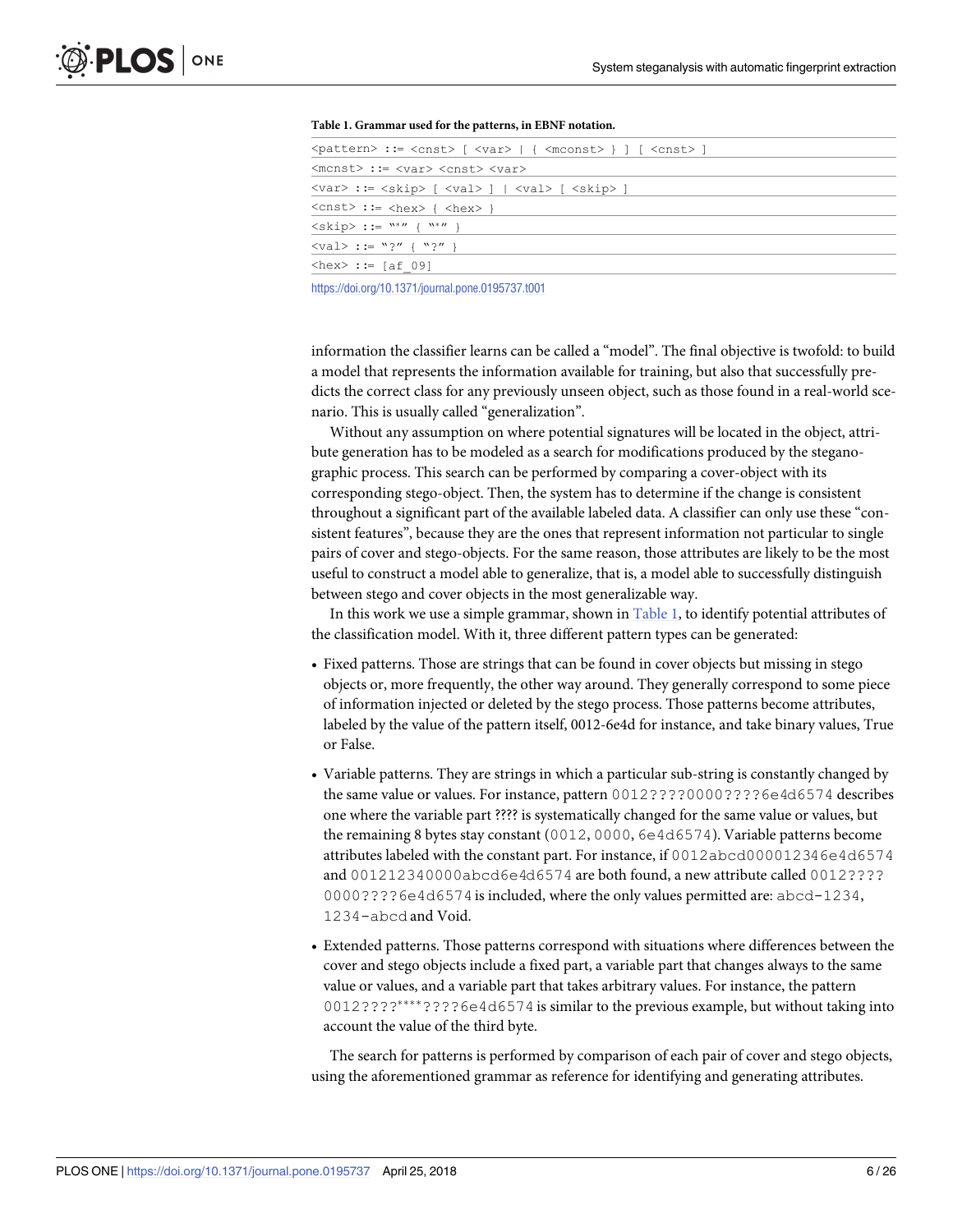| Attributes           | 6e4d-6574 | 0012-????<br>0000-???? | 0012-????<br>$***-2222$ |  |
|----------------------|-----------|------------------------|-------------------------|--|
| Objects              |           | 6e4d-6574              | 6e4d-6574               |  |
| VideoS 1             | True      | Void                   | Void                    |  |
| VideoC1              | False     | Void                   | Void                    |  |
| VideoS <sub>2</sub>  | True      | Void                   | Void                    |  |
| VideoC <sub>2</sub>  | False     | Void                   | Void                    |  |
| VideoS 3             | True      | Void                   | Void                    |  |
| VideoC <sub>3</sub>  | False     | Void                   | Void                    |  |
| VideoS 4             | True      | Void                   | Void                    |  |
| VideoC <sub>4</sub>  | False     | Void                   | Void                    |  |
| VideoS 5             | False     | Void                   | Void                    |  |
| VideoC <sub>5</sub>  | False     | Void                   | Void                    |  |
| VideoS 6             | False     | 3b2a-9218              | Void                    |  |
| VideoC 6             | False     | Void                   | Void                    |  |
| VideoS 7             | False     | 3b2a-9218              | Void                    |  |
| VideoC <sub>7</sub>  | False     | Void                   | Void                    |  |
| VideoS 8             | False     | 3b2a-9218              | Void                    |  |
| VideoC <sub>8</sub>  | False     | Void                   | Void                    |  |
| VideoS 9             | False     | 2dfb-e05d              | Void                    |  |
| VideoC <sub>9</sub>  | False     | Void                   | Void                    |  |
| VideoS <sub>10</sub> | False     | 2dfb-e05d              | Void                    |  |
| VideoC <sub>10</sub> | False     | Void                   | Void                    |  |
| VideoS 11            | False     | 3b2a-9218              | 2dfb-e05d               |  |
| VideoC <sub>11</sub> | False     | Void                   | Void                    |  |
| VideoS <sub>12</sub> | False     | 3b2a-9218              | 3b2a-9218               |  |
| VideoC <sub>12</sub> | False     | Void<br>Void           |                         |  |
| VideoS 13            | False     | 3b2a-9218              | 2dfb-e05d               |  |
| VideoC <sub>13</sub> | False     | Void                   | Void                    |  |
| VideoS 14            | False     | 2dfb-e05d              | 3b2a-9218               |  |
| VideoC 14            | False     | Void                   | Void                    |  |
| VideoS 15            | False     | 2dfb-e05d              | 3b2a-9218               |  |
| VideoC <sub>15</sub> | False     | Void                   | Void                    |  |

#### <span id="page-7-0"></span>**[Table 2.](#page-6-0) Example of a learning table.**

<https://doi.org/10.1371/journal.pone.0195737.t002>

At the end of this process of attribute discovery, the entire object dataset is replaced by an attribute-value table, where each row corresponds to an object, stego or cover, each column to an attribute, and the cells are filled with the values of each attribute for each object.

In [Table 2](#page-6-0) a learning set with 30 objects (15 stego and 15 cover) and 3 attributes is shown. For instance, column 21 corresponds to an object where the string "6e4d6574" is not present, string "00123b2a00009218" is, and "00122dfb\*\*\*\*e05d" is also present, no matter the value assigned to the asterisks. This table constitutes the training set for the naive-bayes algorithm, which is used in the next step to distinguish between cover and stego objects. In the next section, we introduce a more detailed description about how to built the training set.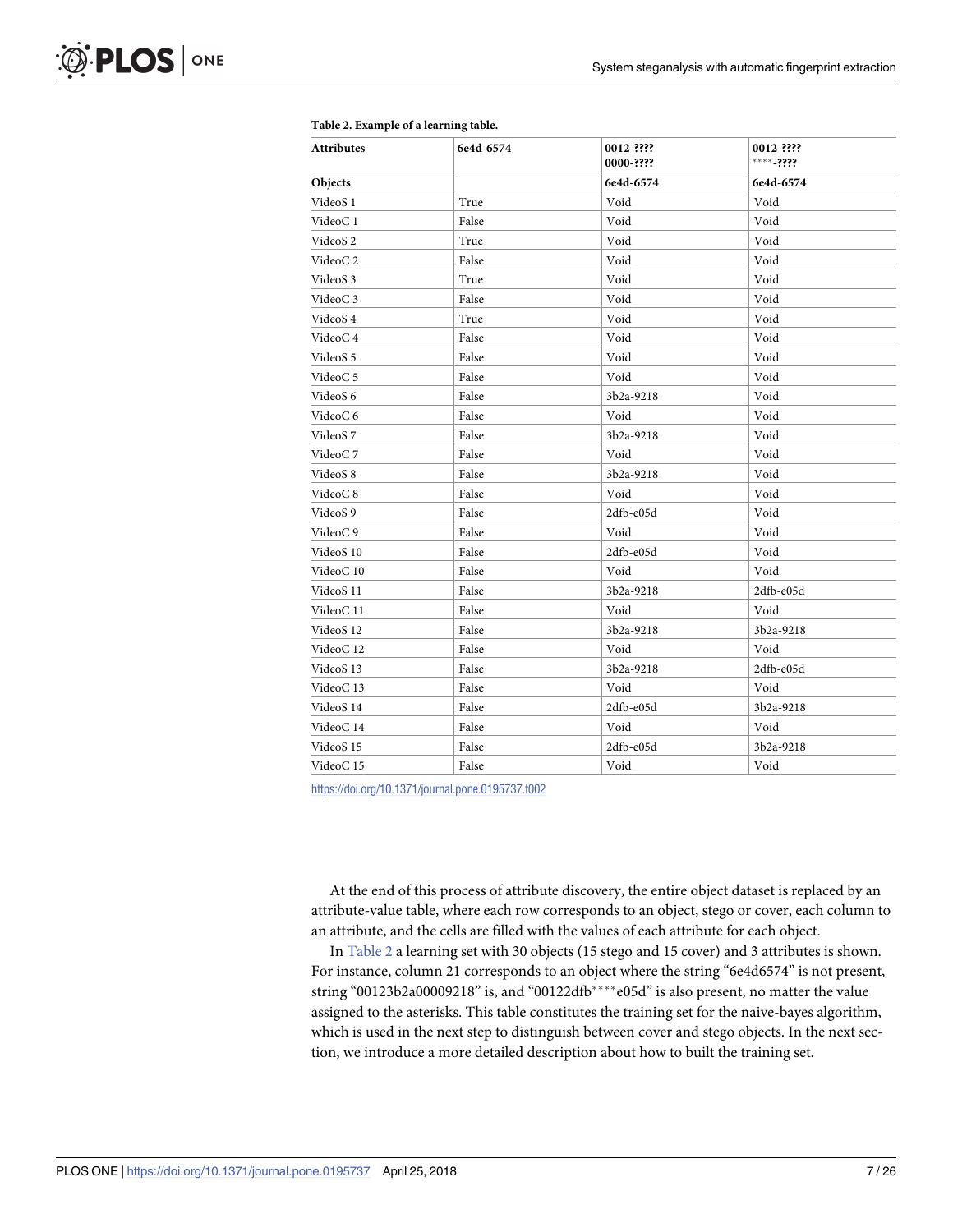# <span id="page-8-0"></span>**Model construction from extracted features**

The overall process we propose in this work proceeds in five steps:

- 1. Extract patterns from a set of paired objects (cover and stego), each one labeled with the class it belongs to (as depicted in  $Fig 1$ ).
- 2. Generalize patterns extracted in the previous step, and add the resulting extended patterns to the repository.
- 3. Build a raw model from all patterns by searching on the whole Training set ( $Fig 2$ ).
- 4. Refine model using predefined rules.
- 5. Validate model to obtain the success rate on objects whose class is unknown

Note that training requires having paired objects, that is, both a cover-object and the corresponding stego-object, where a steganographic scheme has embedded a message of unknown length. This set of objects is what we are referring to as Train set.



**[Fig 1. B](#page-7-0)lock diagram of the process, Steps 1 and 2.** Step 1, Pattern Extraction, requires pairs of files, and stores all the results in a common database; Step 2, Pattern Generalization, is executed after the pattern repository is created, and generalized patterns are added to this repository.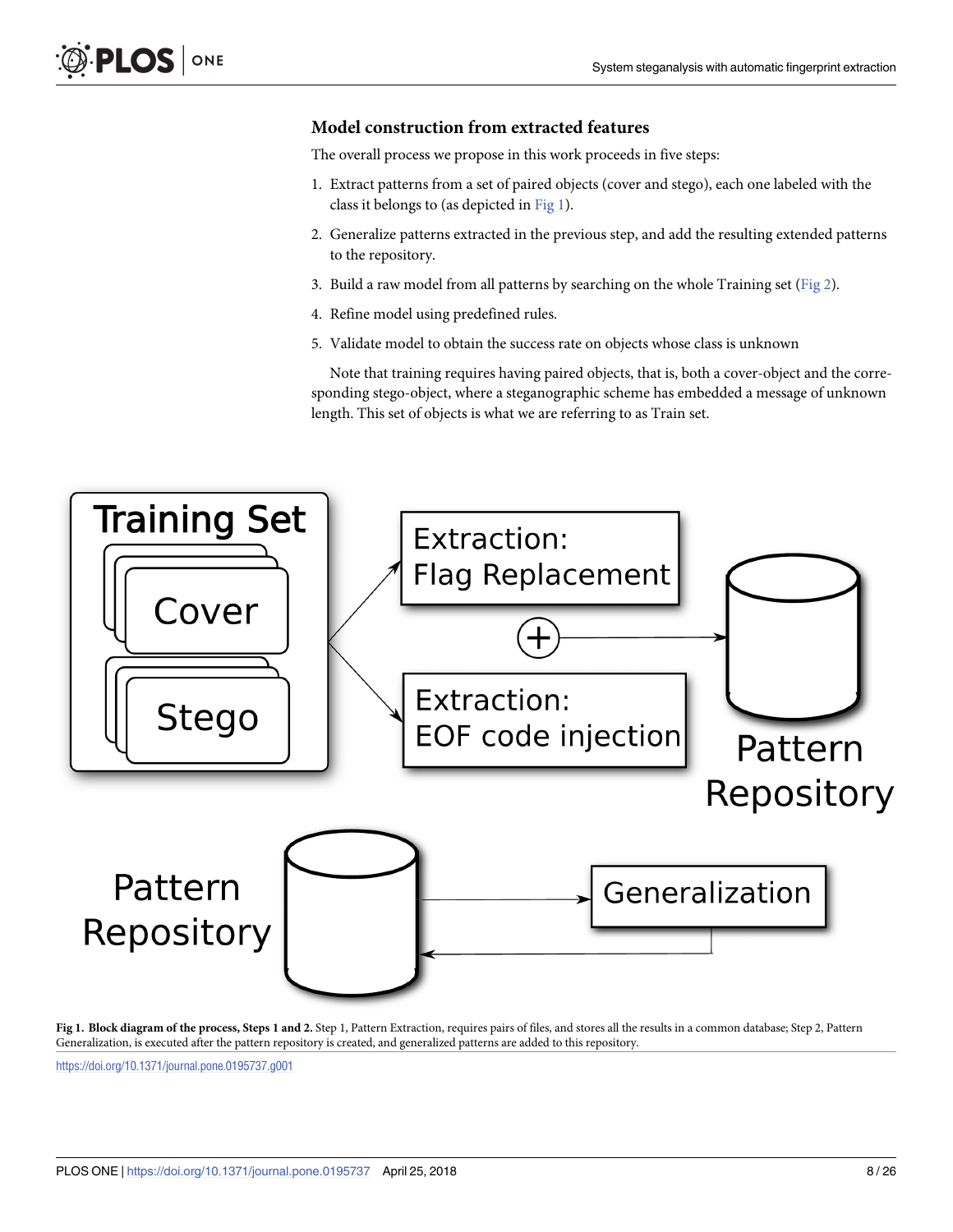<span id="page-9-0"></span>

**[Fig 2. B](#page-7-0)lock diagram of the process, Step 3.** Model generation takes the stored patterns and builds a Naive Bayes Classifier based on the frequencies of values in the training set.

<https://doi.org/10.1371/journal.pone.0195737.g002>

In the experimental procedure we also use a Test Set, choosing randomly a fraction from the Train Set. The use of a separate test set is a common practice for parameter tuning and to stop training [[22](#page-25-0)]. Our experiments were evaluated using k-fold crossvalidation on the third group of objects, the Validation set, so the split among Train, Test, and Validation sets is performed 10 times.

In the following sections we detail each of the aforementioned steps in the process.

#### **Pattern extraction and pattern generalization**

**Step 1: Pattern extraction.** This phase processes files from the training set to extract patterns that can be used to construct a model. These selective patterns have to be searched using a predefined criteria so they represent the modifications that a stego-system imprints onto the files that represent both cover-objects (called cover-files) and stego-objects (called stego-files) through its embedding scheme.

In our experiments we initially searched for patterns of two types, based on previous knowledge of two typical steganography techniques, namely Flag Replacement and End-of-File code injection.

• Patterns for Flag Replacement are extracted comparing a cover-file with its corresponding stego-file. The search finds consistent sequences of bytes located in parallel between both files.

In  $Table 3$  we describe the extraction process of one of these patterns. In this example, we explored an object pair and detected that, at a given position we could find 11 bytes that had

|  |  | Table 3. Example pattern for flag replacement. |
|--|--|------------------------------------------------|
|--|--|------------------------------------------------|

| File [Pos.]   | Hexadecimal dump in file order        |
|---------------|---------------------------------------|
| Cover $[0xa]$ | 0000001200017b00000000000000002000a6f |
| Stego [0xa]   | 0000001200017b0000000004101002000a6f  |
| Pattern       | 0000001200017b000000????????02000a6f  |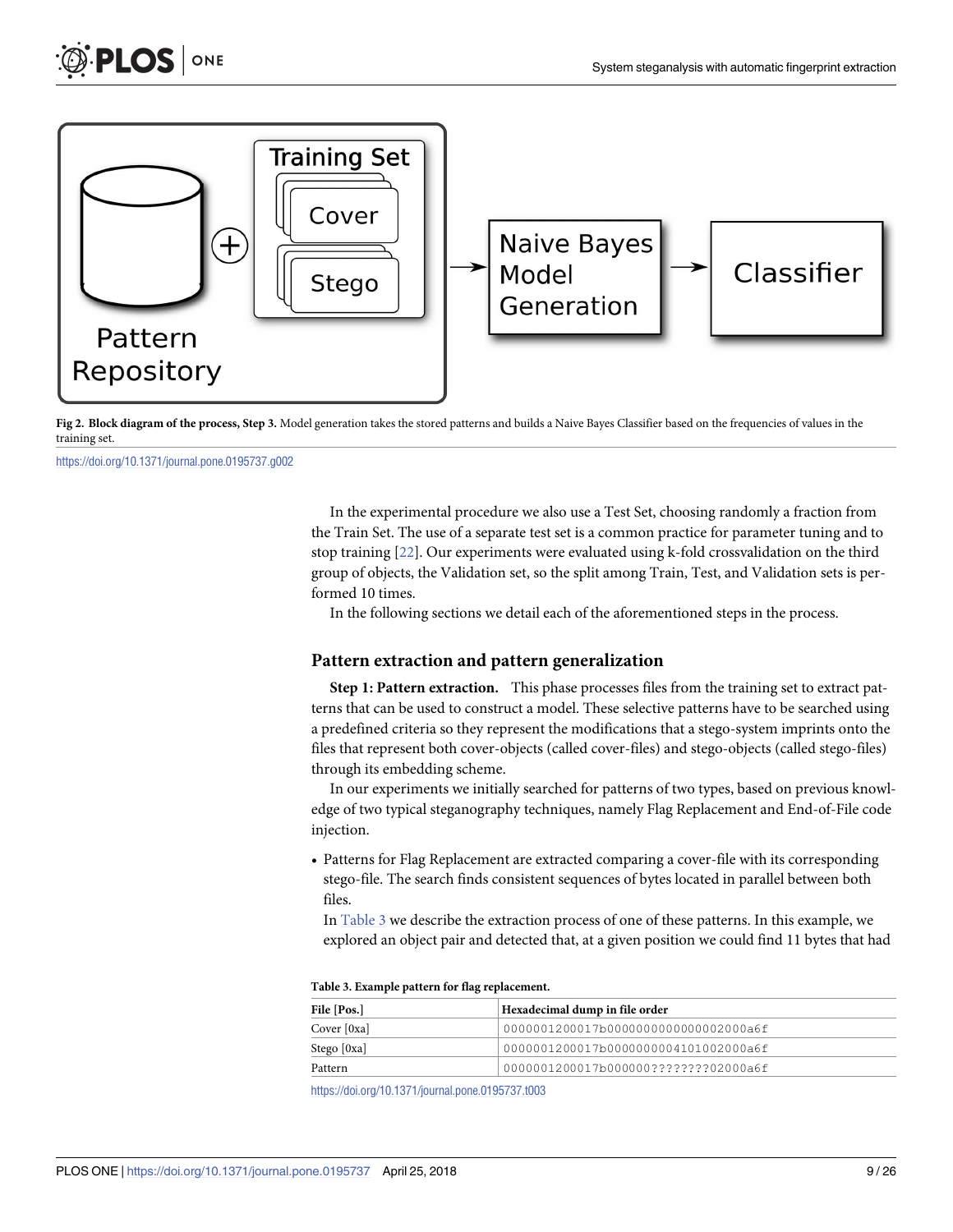<span id="page-10-0"></span>

| File     | Hexadecimal dump in file order |                          |  |  |
|----------|--------------------------------|--------------------------|--|--|
| Cover:   | 777bbbf0                       | EOF                      |  |  |
| Stego:   | 777bbbf0                       | 2a50523131306d622020 EOF |  |  |
| Pattern: | 2a50523131306d622020           |                          |  |  |

| Table 4. Example pattern for EOF code injection. |  |
|--------------------------------------------------|--|
|--------------------------------------------------|--|

<https://doi.org/10.1371/journal.pone.0195737.t004>

the same value in both files, then we had 3 bytes that were different in both files, followed by 4 bytes that had again the same value in both.

• Patterns for EOF Injection are sequences of bytes that are found anywhere (but frequently at the end) in a stego-file, but not in the corresponding cover-file. We return in this case only constant patterns, that is, patterns with no variable part.

An example of these patterns can be found in  $Table 4$ . The final portion of the cover-file is repeated in the stego-file, but there are some additional contents present in the stego-file. We select a section of these contents (2a50523131306d622020 in the example) and store it if that fragment is not found at any position of the cover-file.

**Step 2: Pattern generalization.** The result of the pattern extraction process is a pattern repository. On this repository, we run a generalization process that introduces an additional number of extended patterns.

We introduced this mechanism to account to the fact that some object pairs had specific parts that were being introduced in the patterns, when considered those pairs individually, but were never repeated in other data. For instance, the file size or file name might be present in that section of the files, and would be consistent in cover and stego-objects, but would never (or rarely) be repeated in any other object. So those patters were useful, but had to be generalized to match more than one pair of cover and stego-objects.

This process is performed as follows:

- 1. Group the patterns in clusters, according to similarity
- 2. For each cluster formed that contains at least two patterns, create a generalized pattern by replacing each position that is not identical in all patterns with the (\*) sign

As a clustering method, we use a hierarchical agglomerative clustering technique (HAC) with single linkage  $[23]$  $[23]$  $[23]$ , employing the Hamming distance as a measure of similarity between patterns. When comparing two patterns, their Hamming distance was computed as the ratio of symbols that are different for each position in the pattern. That is, two patterns where all positions have the same symbols have distance 0.0; if a third of the symbols are different, then distance is approximately 0.33 and so on. The patterns that were closer in terms of Hamming distance were clustered together, as long as their distance was not above a certain threshold Th. The distance function assigned distance 1.0 to patterns of different length, thus ensuring that the cluster mechanism never placed those patterns in the same group.

As seen in Table 5, new patterns are obtained where some of the bytes are to be ignored. This step is relevant if the original patterns extracted when comparing a cover-object and its corresponding stego-object are specific only to that pair. Extended patterns are guaranteed to match at least two pairs of objects, and have much improved chances of matching new objects not included in the model generation phase.

**Step 3: Model generation.** Model generation consists in the application of every pattern to all object pairs in the training set, and the computation of two distributions of values for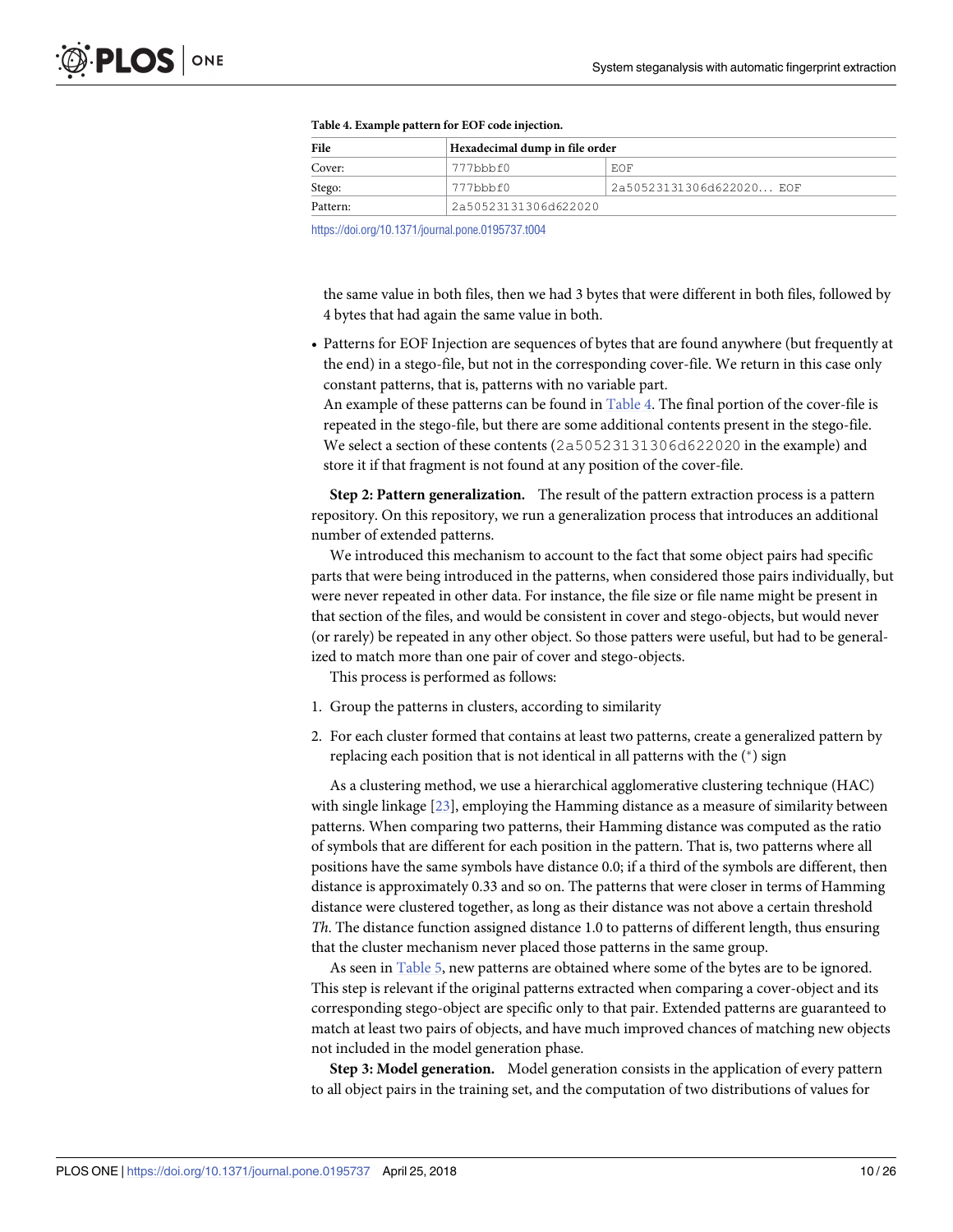| <b>Patterns</b> | Hexadecimal dump in file order        |
|-----------------|---------------------------------------|
|                 | 0000001200017b000000????????02000a6f  |
| 2               | 0000001200027b0000000????????02000a6f |
| 3               | 000000120ffefb000000a5??????02000a6f  |
| Extended        | 000000120****b000000**??????02000a6f  |

**[Table 5.](#page-9-0) Example of the pattern generalization process.** The repository contains three variable patterns, and we generate a single extended pattern.

<https://doi.org/10.1371/journal.pone.0195737.t005>

each pattern, one for the cover-object and one for the stego-object. This is done by calculating the frequencies for the values obtained for each pattern, as described in a previous section.

An example of model generation is presented in [Table 6.](#page-10-0) The first section in [Table 6](#page-10-0) corresponds to the pattern in [Table 3](#page-8-0). It matched 90% of the cover-objects and also 90% of the stego-objects.

We include the value "False" for the cases where the pattern did not match. For the cases the pattern matched, we obtain the frequencies of the values located among the training set. The result in this example was:

- For cover-objects the value was 0000 0000.
- For stego-objects, the values were 0000 0000 in 18% of cases, and different from 0000 0000 (possibly random values) in 82% of cases. This may mean that a generally unused "flag" position was frequently (but not always) modified by the embedding scheme.

The second pattern in [Table 6,](#page-10-0) corresponds to the example pattern shown in [Table 4.](#page-9-0) As the pattern has only a constant part, we only calculate how frequently it matches files of both classes. For our example, we assume it was never identified within cover-objects, and it was found in 75% of the stego-objects. We conventionally assign the value "False" when a pattern does not match, and "True" when it does.

These frequencies are then stored as CPTs for the model, and used for classification using the Maximum Likelihood rule ([Eq 2](#page-4-0)). In the Appendix [S1 Appendix](#page-23-0) we provide details of how this would be applied to a specific case using the current example.

|                       | Pattern 1: 0000001200017B0000000?????????02000a6f |           |           |
|-----------------------|---------------------------------------------------|-----------|-----------|
|                       | Matches                                           | Value     | Frequency |
| Cover                 | 90%                                               | 0000 0000 | 0.90      |
| (Class <sub>0</sub> ) |                                                   | False     | 0.10      |
| Stego                 | 90%                                               | 0000 0000 | 0.18      |
| (Class <sub>1</sub> ) |                                                   | 0004 1010 | 0.01      |
|                       |                                                   | others    | $\cdots$  |
|                       |                                                   | False     | 0.10      |
|                       | Pattern 2: 2a50523131306d622020                   |           |           |
|                       | Matches                                           | Value     | Frequency |
| Cover                 | 0%                                                | False     | 1.0       |
| (Class <sub>0</sub> ) |                                                   | True      | 0.0       |
| Stego                 | 75%                                               | False     | 0.25      |
| (Class <sub>1</sub> ) |                                                   | True      | 0.75      |
|                       |                                                   |           |           |

**[Table 6.](#page-10-0) Example Model constructed from the example patterns.**

 $\overline{P_{1}}$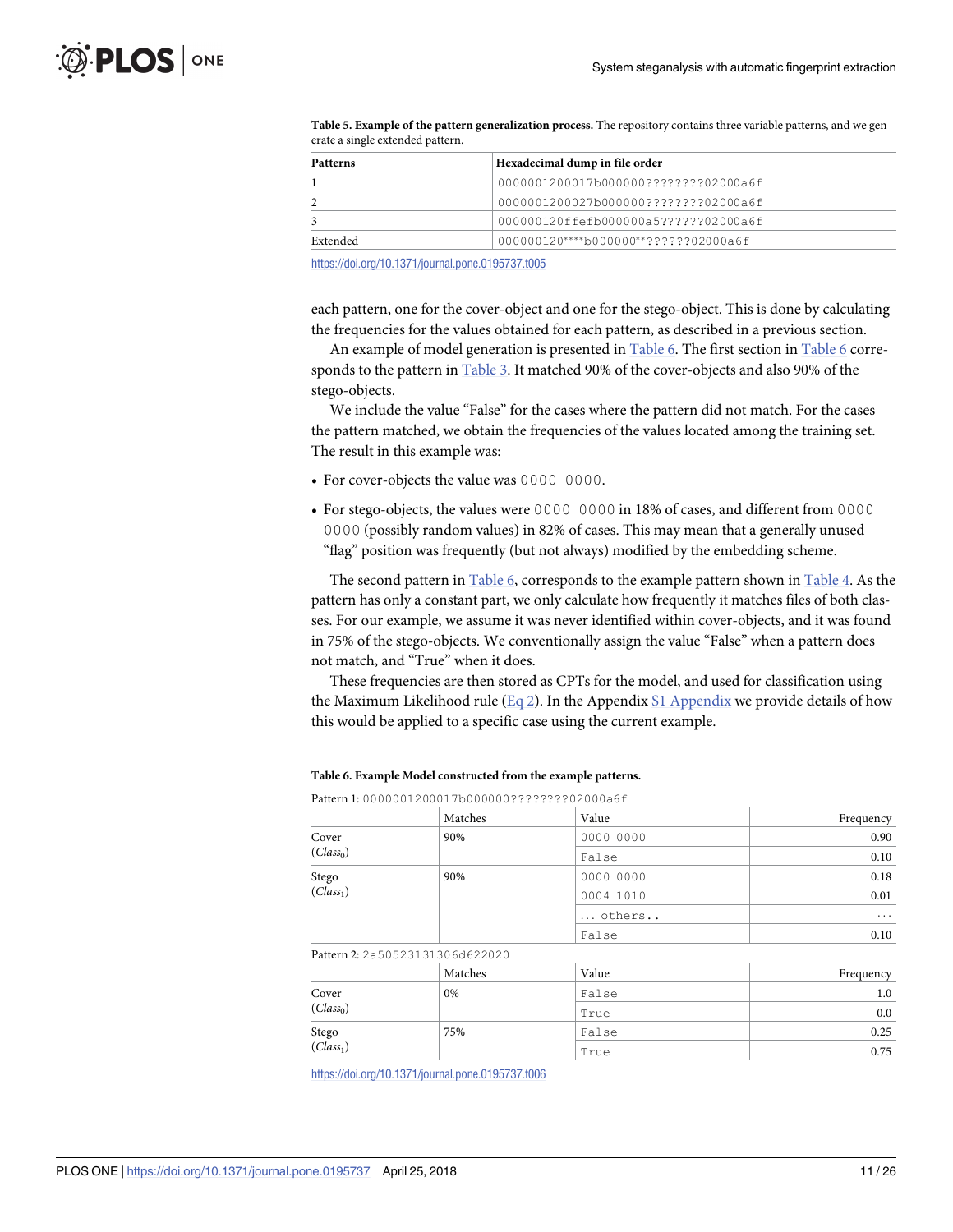<span id="page-12-0"></span>**Step 4: Model refining.** After model construction, but before classification, we can apply some filtering to the raw model to eliminate patterns that are certainly not useful for classification. This pruning process consists in applying the following rules:

- Eliminate patterns that only match files in one file pair (the file pair from which they were obtained)
- Eliminate patterns whose distribution of values is the same for both cases (cover and stego).
- Eliminate patterns whose distribution of values is thought to be approximately random for both cases (cover and stego).

Also the following two policies were used to modify the CPTs in the model, to address some practical issues in this process of model construction:

- The empirical distribution may not be complete, in the sense that some of the values for a feature may not be found in any of the cases used for training. This is usually called the problem of zero-observation (that is, a possible value is never observed when training). In this case we adopted the simplest strategy used in literature, that is, assigning a fixed small value to the factor corresponding to unknown values. This ensures that the joint probability product does not become 0 due to unknown values [[14](#page-24-0)].
- The CPT associated to a feature was transformed when the CPT for a feature had a single value  $V_0$  with frequency 1.0 in one case (either cover or stego). In these cases, the CPT was considered binary, that is, with only two cases:  $Pr(V_0|Class_k)$  and  $Pr(\neg V_0|Class_k)$ , where  $\neg V_0$ means "any value different than  $V_0$ "

These subtle changes to the general process generates what we call the Refined Model, that is the final result of training and is returned as the solution to the steganalysis problem at hand.

**Step 5: Model validation.** This step simply classifies a set of objects that was reserved from the original labeled data, and reports the results in terms of classification success rate. This is the expected success rate for the classifier on new data that might be presented in the future.

# **Experimentation**

In this section we apply our framework, as described in the previous section, to datasets created with 11 different steganography schemes. We then use the results generated to evaluate the success of our approach. For eight of these schemes we obtained results that we seem either important or promising, while for the remaining three our approach was not successful. We discuss the results on these latter approaches as future work.

First we describe the data generation process. Data generation is critical for creating a robust experimental setting, because an incorrect generation process would lead to the detection of phantom vulnerabilities, i.e. introduced by the datasets (such as the detection of repeated passwords or predictable file names, etc.), instead of real vulnerabilities of the steganography schemes themselves. Then, we describe how we decide the values of some parameters that are of importance in our framework. After that, we present the global results over all datasets, followed by a detailed description of the actual solutions found, and how to use them to automate detection for each steganography scheme. A detailed false positive analysis is presented in [S2 Appendix.](#page-23-0)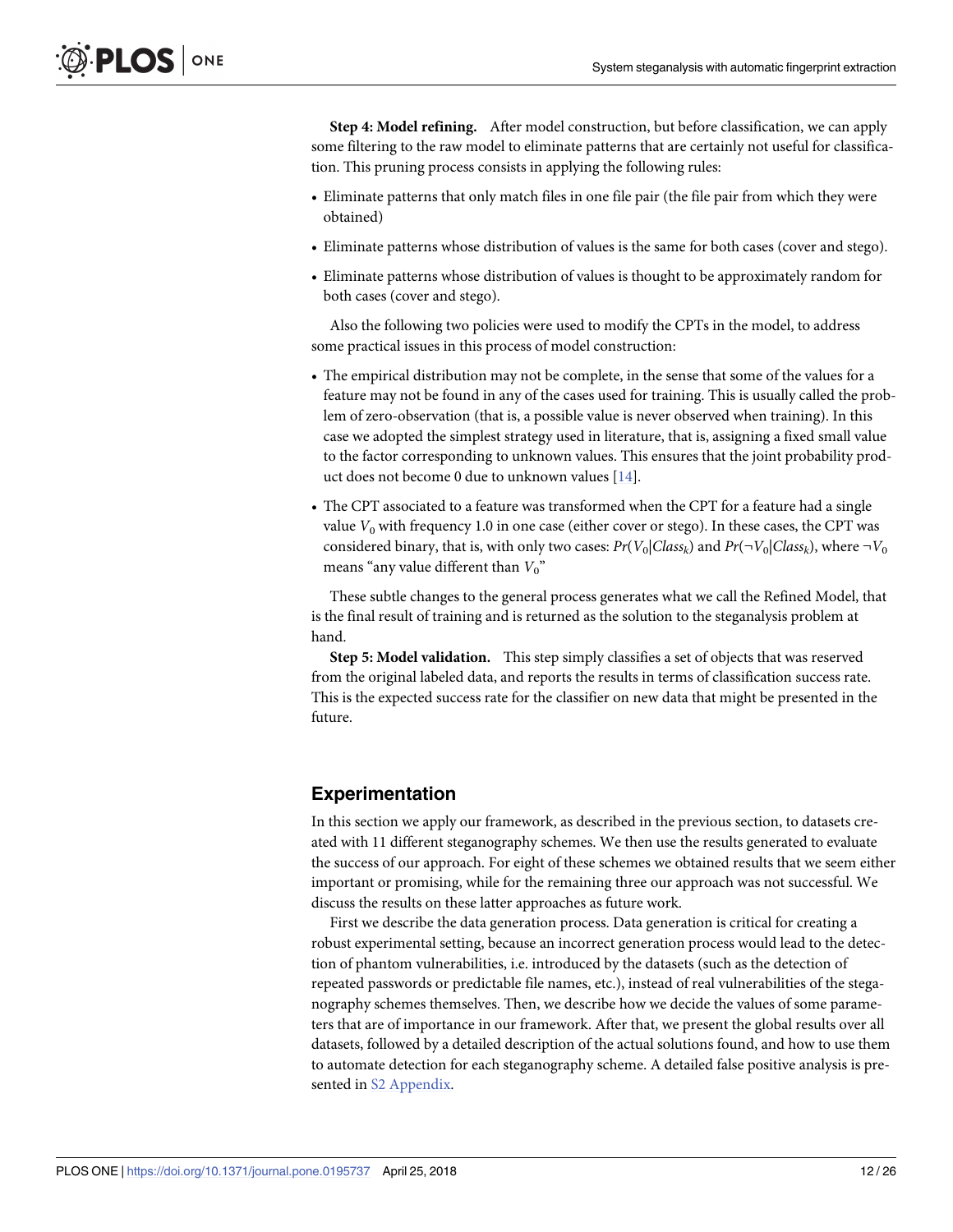# **Data generation**

Traditional models in steganalysis often rely on knowing everything about the system with the exception of a secret key that is shared between the two parties, this is known as Kerckhoff's Principle [[24](#page-25-0)]. Our steganalytic approach, instead, can be considered as a blind attack with a known cover [\[25\]](#page-25-0). The framework does not assume any pre-existing knowledge on how each stego-system fundamentally operates. We train a classifier that works by extracting features from both cover and stego-objects to build a distinguisher but does not rely in any preliminary knowledge or assumption on the steganographic algorithms used.

This approach allows to apply the same procedure to unknown or new stego-systems, because no particular prior knowledge of the features of the systems is needed to built the models.

To ensure that our process of dataset generation did not introduce any bias into the solution, we kept passwords and embedded contents unique to each object. For each embedding scheme, we generated 100 pairs of stego-objects and cover-objects from our own repositories (such as the Kent Digital Media Archive), and from archive.org and other sources. The passwords were created randomly using the service at <http://randomkeygen.com>, using different password tables as sources (256-bit WEP, 156-bit WEP, 128-bit WEP, 64-bit WEP, 'Decent Passwords', etc.).

Contents to be embedded were created randomly thanks to the service at [https://www.](https://www.random.org/bytes/) [random.org/bytes/.](https://www.random.org/bytes/) Content size varied between 1-byte and 10KB. Our process thus ensures that each message and key was unique inside a given dataset. [Table 7](#page-12-0) lists the actual tools used for embedding.

It can be argued against the generality of the use of only 100 pairs of objects. In this sense we have been limited in the size of the datasets for practical reasons, as the whole process of collecting, encoding data, etc. had to be repeated for each of the analyzed tools. Let's suppose that we identify a given sequence of bytes as consistently found in all stego-objects for a given tool. Later, when testing on a different collection of objects, that sequence may not match any object if it included some bytes that are linked to a specific encoding option that was not used in our collection. If our system detected additional sequences for this tool this may not affect the result, but in a general case this is an obvious problem. There is no easy way to go around this problem besides training the model with larger and more diverse collections of objects, which is why we present our results as a methodology or framework. In this sense, in this work we report results that may be general but are open to improvement.

| Name           | <b>Version</b> | URL                                                    |  |
|----------------|----------------|--------------------------------------------------------|--|
| F <sub>5</sub> |                | https://github.com/matthewgao/F5-steganography         |  |
| OpenPuff       | 4.0            | http://embeddedsw.net/OpenPuff_Steganography_Home.html |  |
| OurSecret      | 2.5.5          | Only available from 3 <sup>rd</sup> parties            |  |
| OmniHide Pro   | 1.0            | http://omnihide.com/                                   |  |
| Masker         | 7.5            | http://www.softpuls.com/masker/                        |  |
| DeepSound      | 2.0            | http://jpinsoft.net/deepsound/                         |  |
| Pixelknot      | 1.0.0          | https://guardianproject.info/apps/pixelknot/           |  |

#### **[Table 7.](#page-12-0) Steganography tools used in the experiments.**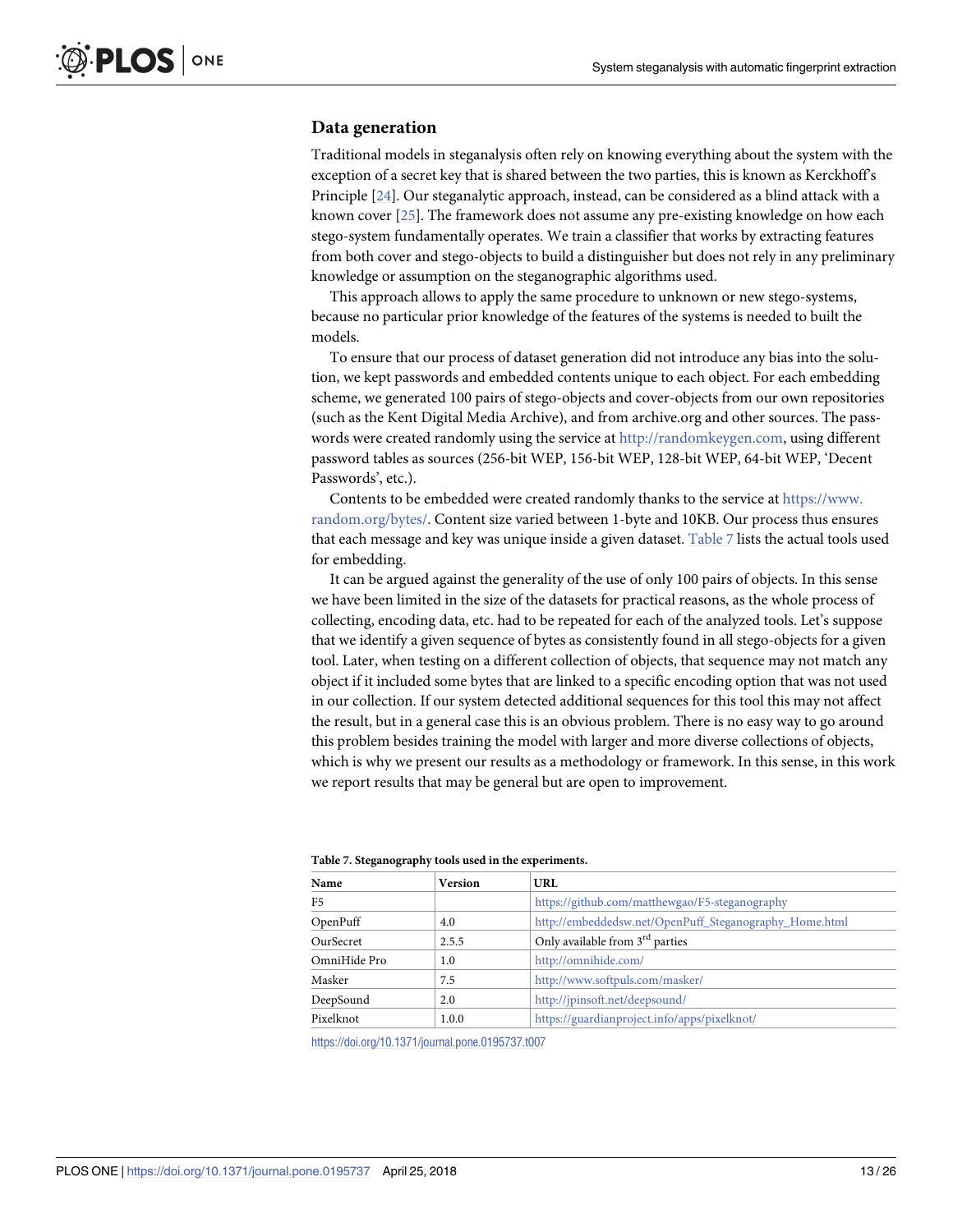# <span id="page-14-0"></span>**Experimental methodology**

For each dataset, we performed the experimental procedure in Algorithm 1. We used N-fold cross validation. This method splits the available data in N disjoint subsets called folds, and then performs N experiments. On each experiment, one fold is reserved to evaluate the model (Validation Set) and the rest is used for training. The procedure generates N models as a solution. Results for the N experiments are averaged to provide a final overall result for the procedure. For all our experiments we have used  $N = 10$ .

As a measure of accuracy we are using the classification success rate, that is, the average number for the sum of true positives (stego objects correctly classified) and true negatives (cover objects correctly classified). This measure is calculated by testing the trained model on a validation set that was randomly extracted from our data set and was not used for neither attribute extraction nor model generation.

**Algorithm 1**. Experimental procedure for N-fold cross-validation experiments with variable constant length of patterns ( $N = 10$  for our experiments)

```
Sample data into N arrays TRN, TST, VAL
for f \circ Id = 1 to N do
  cnstlen \leftarrow 10while success < Threshold do
   Patts \leftarrow \emptysetfor cover, stepo \in \text{TRN} do
     Patts Patts [ extract(cover, stego, cnstlen)
    end for
   Patts \leftarrow Patts U generalize(Pats)
   Model \leftarrow \emptysetfor pattern \in Patts do
      for cover, stepo \in \text{TRN} do
       Model \leftarrow Model \cup getCPT_0(pattern, cover)Model Model [ getCPT1(pattern, stego)
      end for
    end for
   Model \leftarrow refine(Model)success \leftarrow test(Model, TST)cnstlen cnstlen − 1
 end while
 Models[fold] \leftarrow ModelResults[fold] test(Model, VAL)
end for
result average(Results)
return result, Models
```
This procedure calls several functions:

- extract is the function that searches for patterns.
- generalize is the function that creates the generalized patterns.
- $getCPT_i$  is the function that calculates the conditional probability tables for each class *i*.
- refine performs Model Refining.
- test classifies a set of labeled objects and obtains a result in terms of success rate.

The Pattern Extraction phase requires two parameters: the length of the pattern constant part (cnstlen), both for Flag Replacement patterns and for EOF code injection patterns. For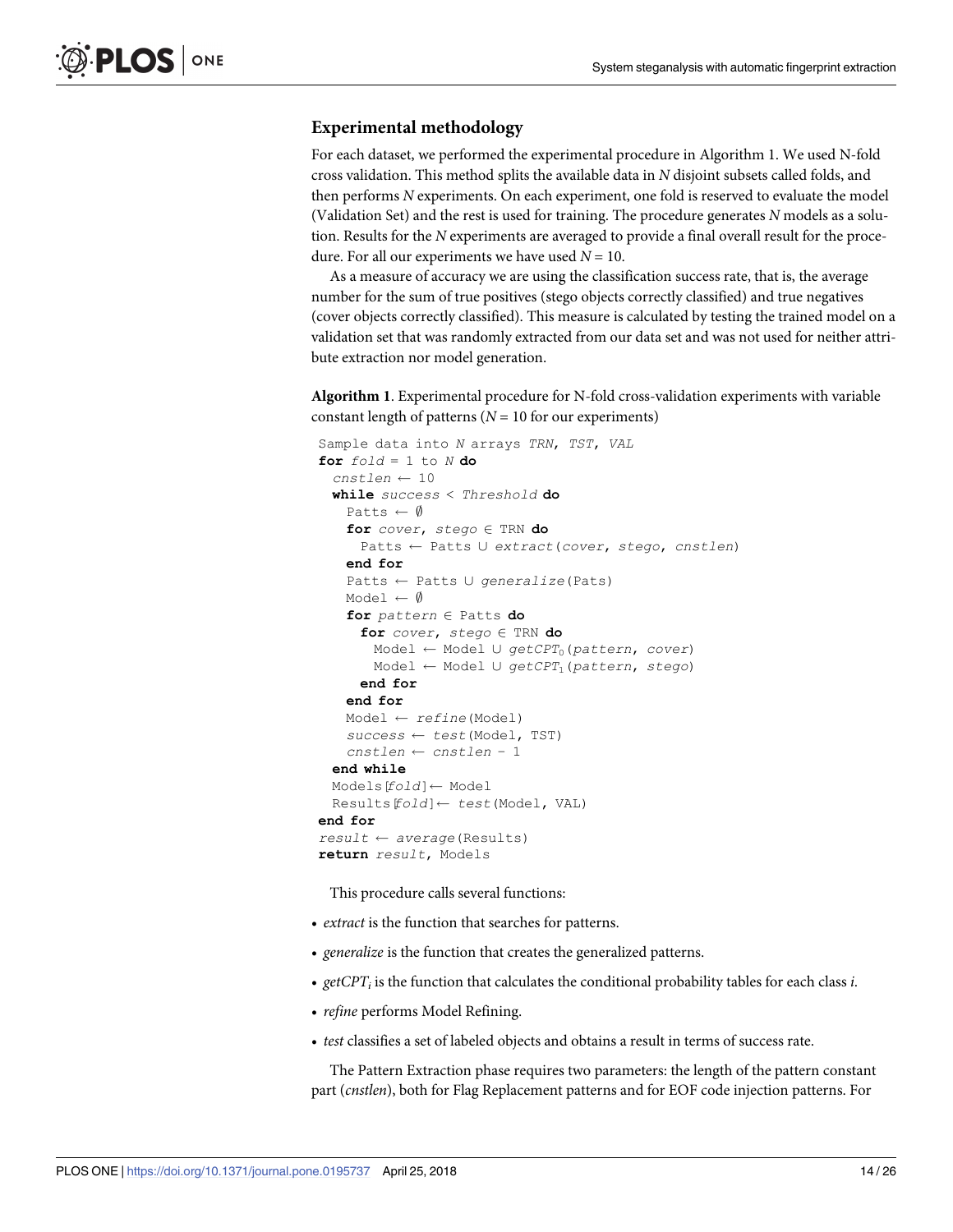| Table 8. Parameters used in our experimental procedure. |  |  |  |
|---------------------------------------------------------|--|--|--|
|---------------------------------------------------------|--|--|--|

<span id="page-15-0"></span>

| cnstlen                                                     | var<br>ممصا | rec  | Th   |
|-------------------------------------------------------------|-------------|------|------|
| . ^<br>$\sim$ $\sim$ $\sqrt{3}$ tcps 01<br>$10 \rightarrow$ | $\cdots$    | 1 KB | 0.20 |
|                                                             |             |      |      |

<https://doi.org/10.1371/journal.pone.0195737.t008>

Flag Replacement another parameter is required, varlen, the maximum length of the variable part. The actual length of the variable part (varlen) was allowed to take values between 1 and 5 for all the experiments.

The value of cnstlen is important, because longer patterns are less likely to produce false positives. However, searching only for long patterns reduces the chance of finding consistent signatures. In order to set the best value for this parameter, we started with a maximum value and generated a candidate model. Then, this model was tested on a separate set of objects (Test Set) that were not used for training. If the success rate obtained on this Test set did not reach a certain threshold, we refine the training process decreasing the value of cnstlen in fixed steps. Otherwise, the train process stops and the model is considered final.

Also, in the Pattern Extraction phase, the search can explore all or only a part of each file. Preliminary experimentation found that it was enough to search 1 KB of data at the start of the file (or at the start of the injected code, generally towards the end of the file) to attain good results. Thus, we explored these two sections for each of the files in the pair. This limit is optional, and can be increased depending on the available computational resources. Also if specific knowledge of file structure for a format is available, search can be directed to the specific sections of the file that are known to be likely to be modified as a side result of the embedding process (headers, etc.). For the subsequent phases, Model Generation and Validation, the whole file was always considered: that is, we search for these patterns on the whole length of the file.

For the clustering mechanism used for pattern generalization, a distance threshold  $(Th)$  has to be defined. This is the maximum percentage of bytes that may differ in patterns that belong to the same cluster (intra-cluster distance). We empirically set a value of  $Th = 0.20$  after some experimentation, as it tended to lead to good results.

[Table 8](#page-14-0) summarizes the parameters used in the experiments.

## **Experimental results**

We will show in this Section our new findings, corresponding to three different steganographic tools that had no previous known attacks. We will also include our results over a number of other tools with published weaknesses, and in these cases we provide due citation.

Our experiments were performed using 10-fold cross-validation. Results are the average success rate for the 10 folds. In Table 9 we provide the success rate attained in the experiments we consider successful, and for which we performed further analysis in section "Discussion on the solutions". In these cases we obtained a success rate of practically 100% for most of our data sets, which means that we can automatically find vulnerabilities related to weak coding of the steganographic tools.

Conversely Table 10 shows that our method was not able to obtain satisfactory results in all the analyzed steganography schemes, due to several reasons, for the OpenPuff tool. Partial results are commented in depth in "Future work on the schemes that we could not break".

Even when this automatic process can be useful as an attack, true insight on the nature of the vulnerability requires in our opinion further explanation of the results. Sometimes we obtain models capable of detection of stego-objects, sometimes the classifier is identifying a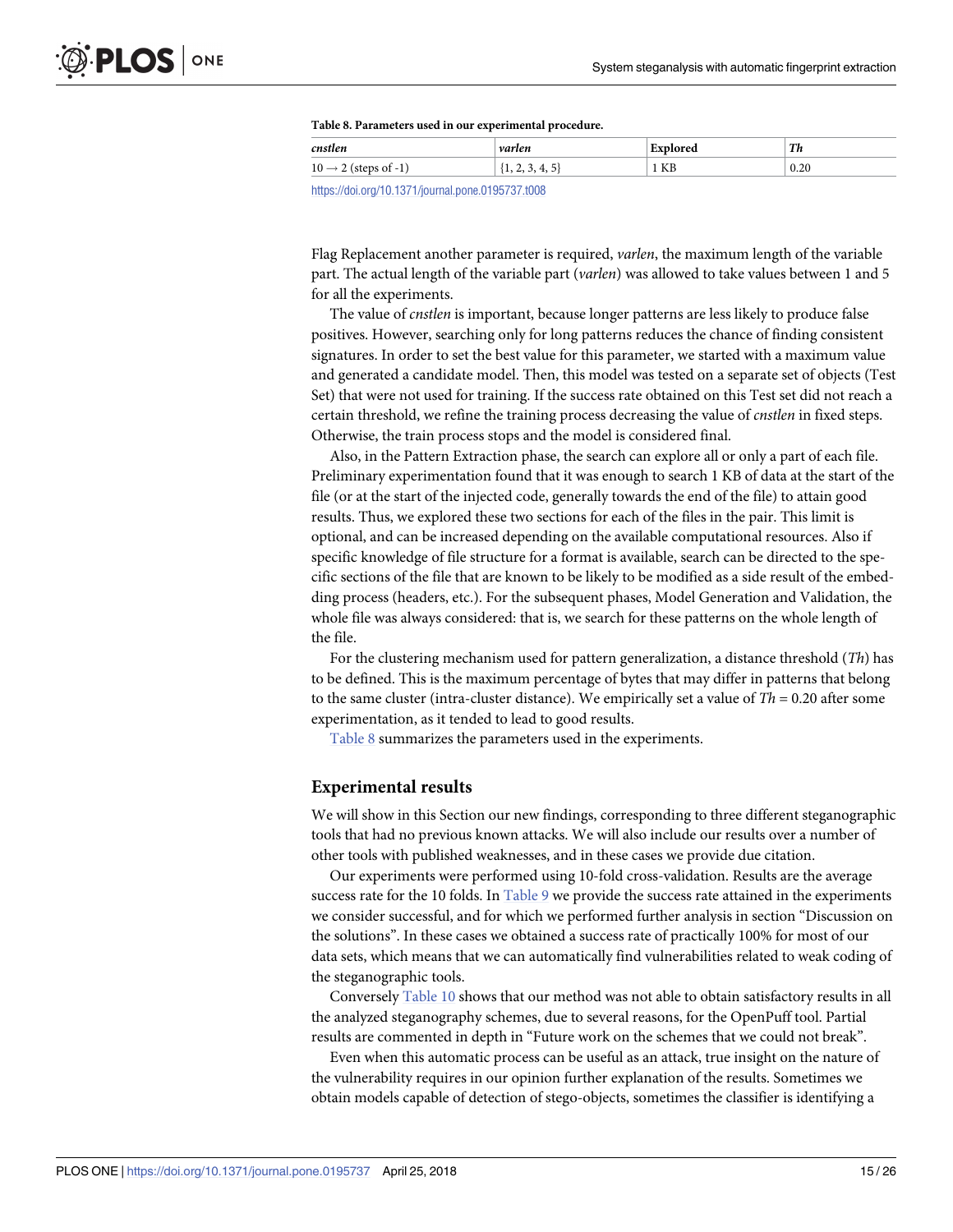| Tool         | Method        | Format                           | Success Rate   Refs. |                   |
|--------------|---------------|----------------------------------|----------------------|-------------------|
|              |               | Verification of previous results |                      |                   |
| F5           | F5 Scheme     | <b>JPEG</b>                      | 100%                 | $\left[26\right]$ |
| OpenPuff     | Flag Replac.  | MP4                              | 100%                 | $\vert 7 \vert$   |
| OurSecret    | EOF Data Inj. | MP4                              | 100%                 | $\lceil 8 \rceil$ |
| OmniHide Pro | EOF Data Inj. | MP4                              | 100%                 | $\lceil 8 \rceil$ |
| Masker       | EOF Data Inj. | AVI                              | 100%                 | $\lceil 8 \rceil$ |
|              |               | $-$ New results $-$              |                      |                   |
| OpenPuff     | Flag Replac.  | <b>FLV</b>                       | 100%                 |                   |
| DeepSound    | Unknown       | <b>WAV</b>                       | 99.5%                |                   |
| Pixelknot    | F5 Scheme     | <b>JPEG</b>                      | 100%                 |                   |

#### <span id="page-16-0"></span>**[Table 9.](#page-14-0) Average success rate for successful experiments.**

<https://doi.org/10.1371/journal.pone.0195737.t009>

| Table 10. Average success rate for unsuccessful experiments. |  |
|--------------------------------------------------------------|--|
|--------------------------------------------------------------|--|

| Tool     | Format      | <b>Matched files</b>       | <b>Success Rate   Comments</b> |                                                    |
|----------|-------------|----------------------------|--------------------------------|----------------------------------------------------|
| OpenPuff | <b>MPEG</b> | 80% in extended<br>dataset |                                | 99.5% False negatives<br>Base data set not general |
| OpenPuff | MP3         | 47.5% of our<br>data set   |                                | 100%   Results not general<br>enough               |
| OpenPuff | WAV         | 0%                         |                                | No patterns found                                  |

<https://doi.org/10.1371/journal.pone.0195737.t010>

regularity in the cover-objects. In some cases a single regularity is found that is able to perform classification, while in others several different regularities were found and had to be combined in order to detect the use of steganography. Therefore, in order to be certain that the resulting solutions are truly useful, the results have to be analyzed case by case. Thus, we are including a detailed description of a representative solution for each of the analyzed steganography schemes in the following section.

### **Discussion on the solutions**

This section shows and discusses the relevant parts of the models we were able to find for the data sets for which we obtained satisfactory results. We are not listing all the patterns in those models, as the training process generates many redundant patterns. Instead, we provide the "best" patterns in each model. This section is included in order to provide useful sequences for detection of stego-objects that allows in some cases to avoid the use of a full Bayes classifier, and instead requires only a simple "signature detection" mechanism.

Best patterns are selected manually using one of the following criteria: either they match the greatest number of files in the corresponding data set (that is, the generality of the pattern), or they have a high success rate over the files they actually match. In Tables  $11-18$  $11-18$  we provide two values: "matches" means the percentage of objects of the proper type where the pattern was found, while "success" is the classification success rate measured only on those matched objects.

**OpenPuff FLV.** Though we were able to detect many patterns that were useful to classify some of the files, no pattern alone matched all files and provided a 100% success rate. In Table 11 we show that patterns 1 and 2 are some of the patterns that were found more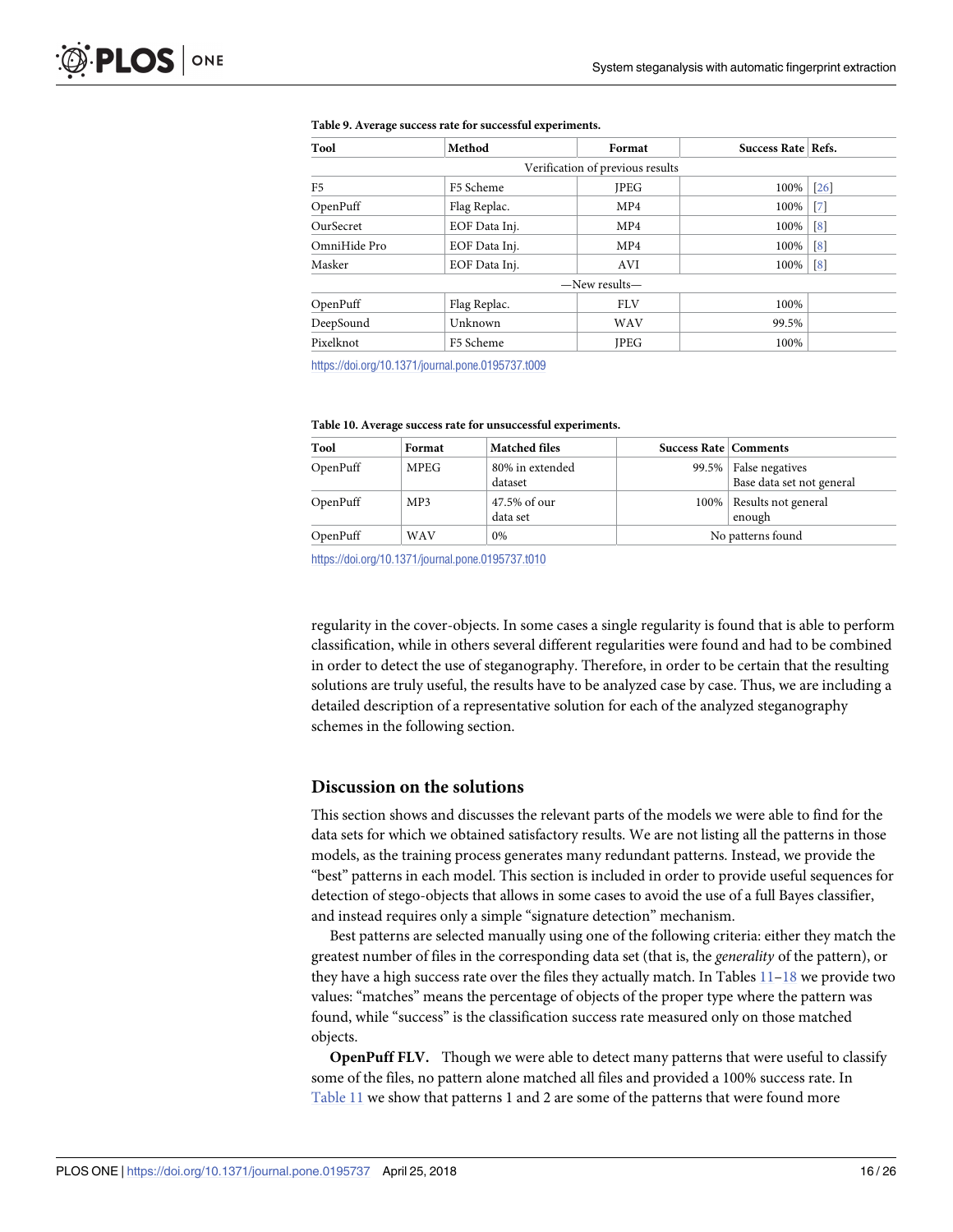<span id="page-17-0"></span>

| Pattern |                      | <b>Matches</b> | <b>Distribution</b>        | <b>Success</b> |
|---------|----------------------|----------------|----------------------------|----------------|
|         | 0000 0012 0001 3600  | 79.0%          | Cover:                     | 100%           |
|         | 0000 ???? ???? 0200  |                | 0000 0000                  |                |
|         | 0a6f 6e4d 6574 6144  |                | Stego:<br>$\neg$ 0000 0000 |                |
|         | 0141 0900 0039 0000  | 68.0%          | Cover:                     | 100%           |
|         | 0000 ???? ???? 0000  |                | 0000 0017                  |                |
|         | 0000 014d 001f ffe1  |                | Stego:<br>$\neg$ 0000 0017 |                |
|         | Both patterns 1 or 2 | 100.0%         |                            | 100%           |

#### **[Table 11.](#page-15-0) Best patterns found for the OpenPuff FLV tool.**

<https://doi.org/10.1371/journal.pone.0195737.t011>

### **[Table 12.](#page-18-0) Best patterns found for the OpenPuff MP4 tool.**

| Pattern             | <b>Matches</b> | <b>Distribution</b>        | <b>Success</b> |
|---------------------|----------------|----------------------------|----------------|
| 6600 0000 1c64 7265 | 100%           | Cover:                     | 100%           |
| 6600 ???? ???? 0000 |                | 0000 0000                  |                |
| 0100 0000 0c75 726c |                | Stego:<br>$\neg$ 0000 0000 |                |
| 6961 0000 0020      | 100%           | Cover:                     | 99%            |
| 6d64 6864           |                | 0000 0000                  |                |
| 2222 2222           |                | Stego:<br>$\neg$ 0000 0000 |                |

<https://doi.org/10.1371/journal.pone.0195737.t012>

| Table 13. Best patterns found for the DeepSound WAV tool. Probability values are listed behind each of the alterna- |  |
|---------------------------------------------------------------------------------------------------------------------|--|
| tive values for a feature.                                                                                          |  |

| Pattern                             | <b>Matches</b> | <b>Values</b>                            | Prob. | <b>Success</b> |
|-------------------------------------|----------------|------------------------------------------|-------|----------------|
| 1000 6461                           | 100%           | Cover:                                   |       | 100%           |
| 7461 bc**<br>**** ????<br>???? ???? |                | 0000 0000 0000<br>0000 0000 0000<br>0000 | 0.96  |                |
| ???? ????<br>???? ????              |                | feff feff 0200<br>0200 0400 0400<br>0000 | 0.02  |                |
|                                     |                | 0000 0000 0400<br>0040 0030 0030<br>0200 | 0.02  |                |
|                                     |                | Stego:                                   |       |                |
|                                     |                | 0400 0400 0500<br>0300 0400 0300<br>0400 | 0.98  |                |
|                                     |                | f4ff f4ff 0500<br>0300 0400 0300<br>0400 | 0.02  |                |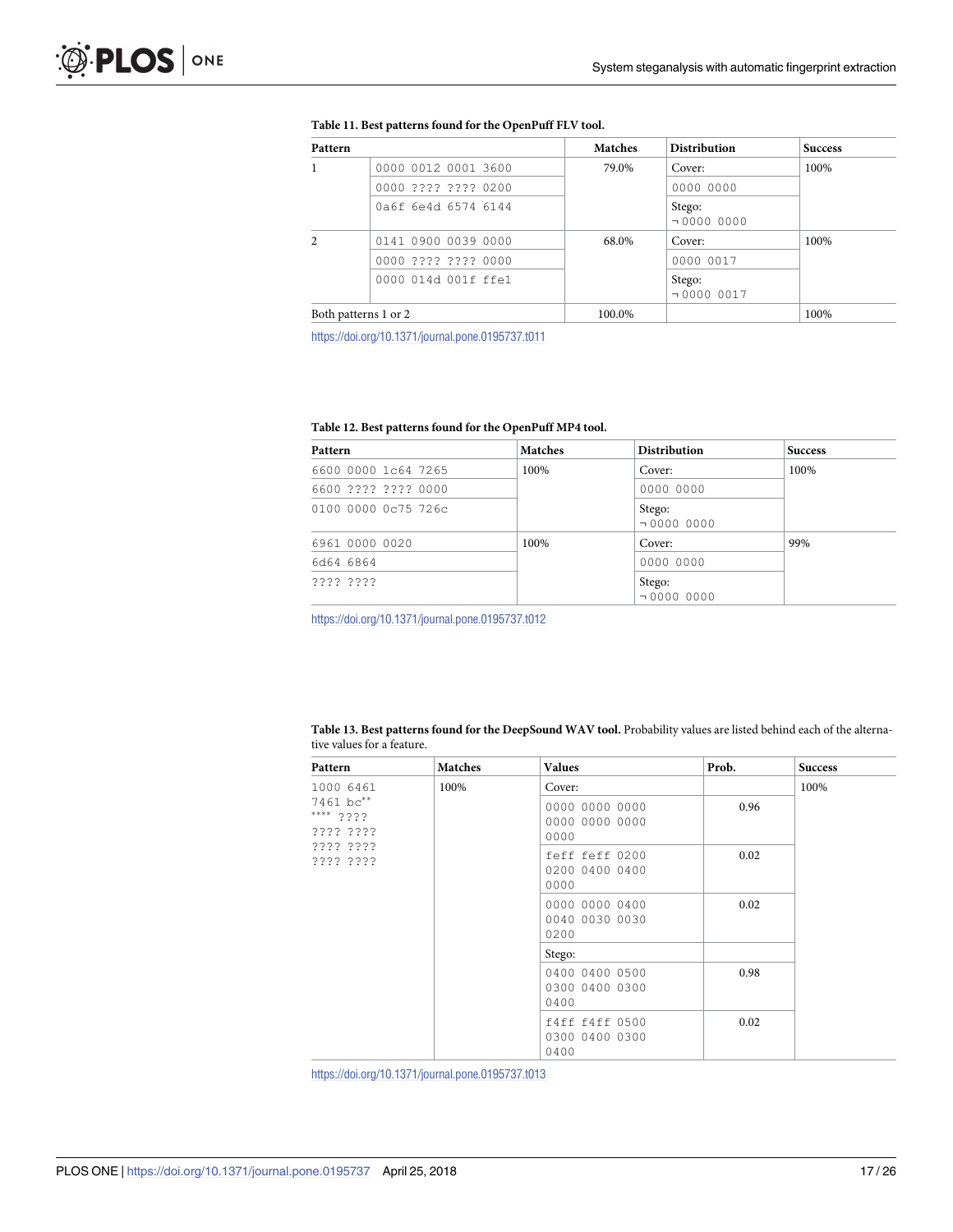#### <span id="page-18-0"></span>**[Table 14.](#page-19-0) Best patterns found for the F5 JPEG tool.**

| Pattern        | <b>Matches</b> | <b>Values</b>         | <b>Success</b> |
|----------------|----------------|-----------------------|----------------|
| ffd8 ????      | 100%           | Cover: ffe1           | 100%           |
| 2222 2222 2222 |                | $\neg$ 0010 4a46 4946 |                |
| 2222 2222 2222 |                | 0001 0000 0001        |                |
|                |                | Stego: ffe0           |                |
|                |                | 0010 4a46 4946        |                |
|                |                | 0001 0000 0001        |                |

<https://doi.org/10.1371/journal.pone.0195737.t014>

#### **[Table 15.](#page-19-0) Best patterns found for the Pixelknot JPEG tool.**

| Pattern        | <b>Matches</b> | <b>Values</b>         | <b>Success</b> |
|----------------|----------------|-----------------------|----------------|
| ffd8 ????      | 100%           | Cover: ffe1           | 100%           |
| ???? ???? ???? |                | $\neg$ 0010 4a46 4946 |                |
| ???? ???? ???? |                | 0001 0100 0001        |                |
|                |                | Stego: ffe0           |                |
|                |                | 0010 4a46 4946        |                |
|                |                | 0001 0100 0001        |                |

<https://doi.org/10.1371/journal.pone.0195737.t015>

#### **[Table 16.](#page-19-0) Best patterns found for OurSecret MP4 tool.**

| <b>Matches</b> |              |
|----------------|--------------|
| Cover          | <b>Stego</b> |
| $0\%$          | 100%         |
| $0\%$          | 100%         |
| $0\%$          | 100%         |
|                |              |
|                |              |

<https://doi.org/10.1371/journal.pone.0195737.t016>

#### **Table 17. Best patterns found for OmniHide Pro MP4 tool.**

|                          | <b>Matches</b> |              |
|--------------------------|----------------|--------------|
| <b>Pattern</b>           | Cover          | <b>Stego</b> |
| 2020 2020 2020 2020 2020 | 0%             | 100%         |
| 2020 2020 2020 2020 2020 |                |              |

<https://doi.org/10.1371/journal.pone.0195737.t017>

#### **[Table 18.](#page-15-0) Best patterns found for Masker AVI tool.**

|                                                                 |       | <b>Matches</b> |
|-----------------------------------------------------------------|-------|----------------|
| Pattern                                                         | Cover | <b>Stego</b>   |
| 9a9e 8ddb 5073 c2bf 65b8<br>1e03 aed5 62c6 cc71 9ab9            | $0\%$ | 100%           |
| 8ddb 5073 c2bf 65b8 1e03<br>aed5 62c6 cc71 9ab9 b948            | $0\%$ | 100%           |
| 5073 c2bf 65b8 1e03 aed5<br>$62c6$ $cc71$ 9ab9 b948 49d2        | $0\%$ | 100%           |
| Plus the rest of the patterns included in the 72-byte signature |       |                |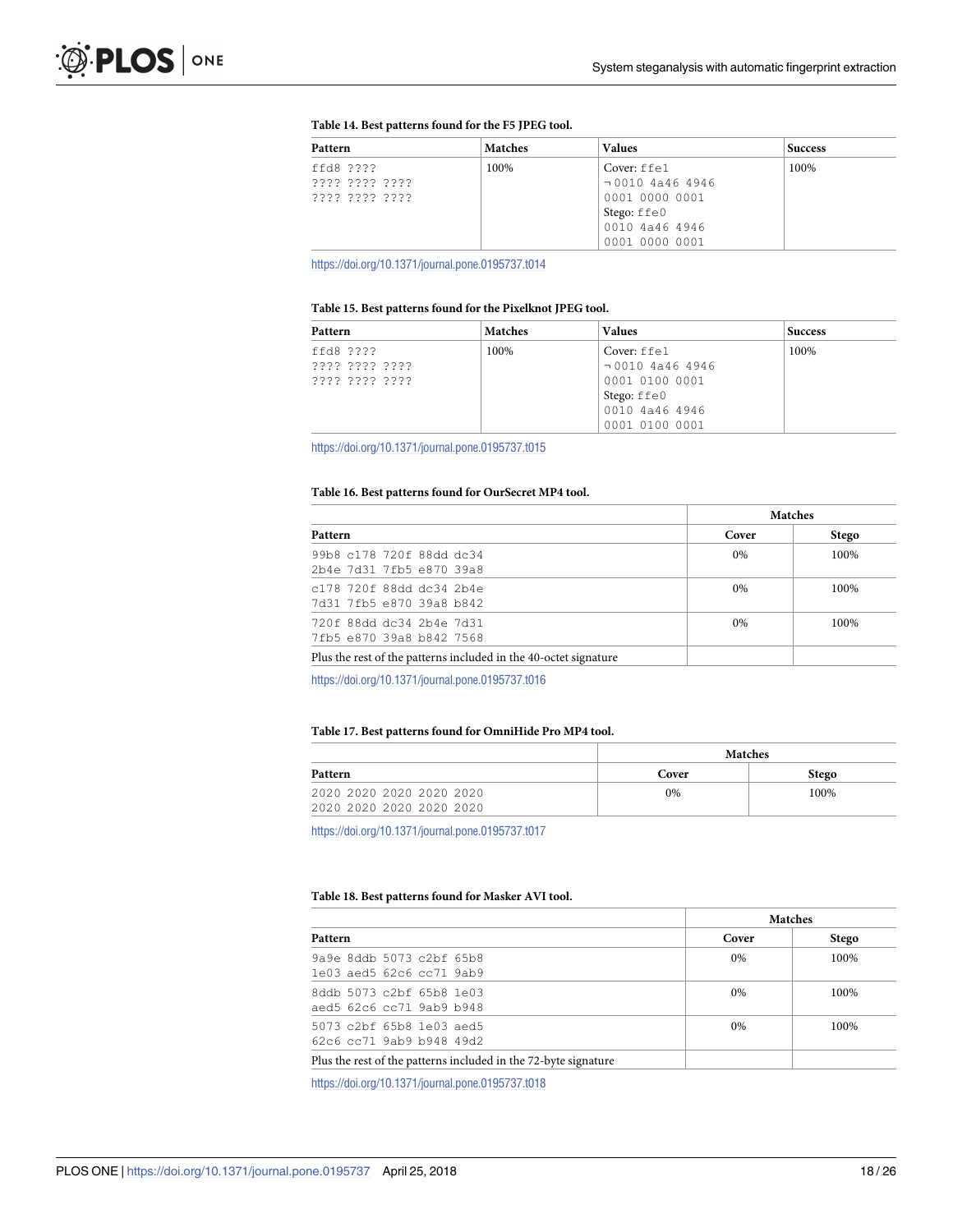<span id="page-19-0"></span>commonly. These two patterns achieve a 100% success rate if combined in a single model such as our Naive Bayes model. That is why we report a results of 100% for this tool in [Table 9.](#page-15-0)

Pattern 1 is related with the default null values located in the FLV header, to describe streamID. Research into FLV steganography through metadata tags has been discussed before in the academic literature, showing that stego-systems can embed data into metadata tags without corrupting the file whilst maintaining a good degree of imperceptibility [\[27,](#page-25-0) [28\]](#page-25-0).

A method that ensures detection of stego-objects over the FLV scheme would use both patterns, 1 and 2, as in the following:

- If the sequence 0000 0012 0001 3600 0000 ???? ???? 0200 0a6f 6e4d 6574 6144 is found and any value in the indicated positions is **not** 0000 0000; OR
- If the sequence 0141 0900 0039 0000 0000 ???? ???? 0000 0000 014d 001f ffe1 is found and the value of those positions is **not** 0000 0017, then the object can be classified as a stego-object.

This method covers 100% of the files and achieves a 100% success rate in distinguishing cover from stego objects with this tool. Thus, it can be considered a new steganalytic result over this tool and format.

**OpenPuff MP4.** In this case we were able to find a single pattern that matched all files and provided 100% success. We also found some auxiliary patterns that were also very successful. These results are shown in [Table 12.](#page-16-0)

These results are consistent with the findings published in [\[7](#page-24-0)] for the OpenPuff MP4 steganography scheme.

Using the patterns that has a 100% success rate would yield the following rule for quick classification: All stego-objects include the pattern 6600 0000 1c64 7265 6600 ???? ???? 0000 0100 0000 0c75 726c where the value of the variable part is not 0000 0000.

**DeepSound WAV.** The tool DeepSound (of Mr. Robot TV Series fame) proved to be more of a challenge. For DeepSound, patterns extracted straight away from a pair of cover and stego-objects were never found in any different pairs. When pairs of stego and cover objects were analyzed, we found patterns that were never consistent over more than one pair.

However, in this case good results were obtained by introducing the generalization process, as all the patterns that were found in separated pairs of objects could be automatically combined in the extended pattern shown in [Table 13](#page-16-0). Bytes that had different values across our data in that pattern were replaced by the general sign "\*" and are not used to extract the attribute value. This model was able to achieve perfect accuracy results in our experiments.

There were, however, two cover-objects and one stego-object whose values for this feature were different from the rest. This posed a problem for the cross-validation experiments, that did not reach 100% success for the folds where those files were not used for training, thus the resulting value of 99.5% in [Table 9](#page-15-0). This problem was the result of the limited number of objects used for training (see section "Data generation"). The reason for reporting 99.5% accuracy was thus related to fact that we had a small number of objects of these types. It may be related to characteristics of the cover object, but further analysis is pending to provide insight of the singularity of these objects.

[Table 13](#page-16-0) describes one of the models that used those objects for training, where the aforementioned problematic values were included.

From these results we can define a simple method for the detection of steganography with DeepSound. In every stego-object the pattern 1000 6461 7461 bc\*\* \*\*\* 0500 0300 0400 0300 0400 can be found (the values of the " positions should not be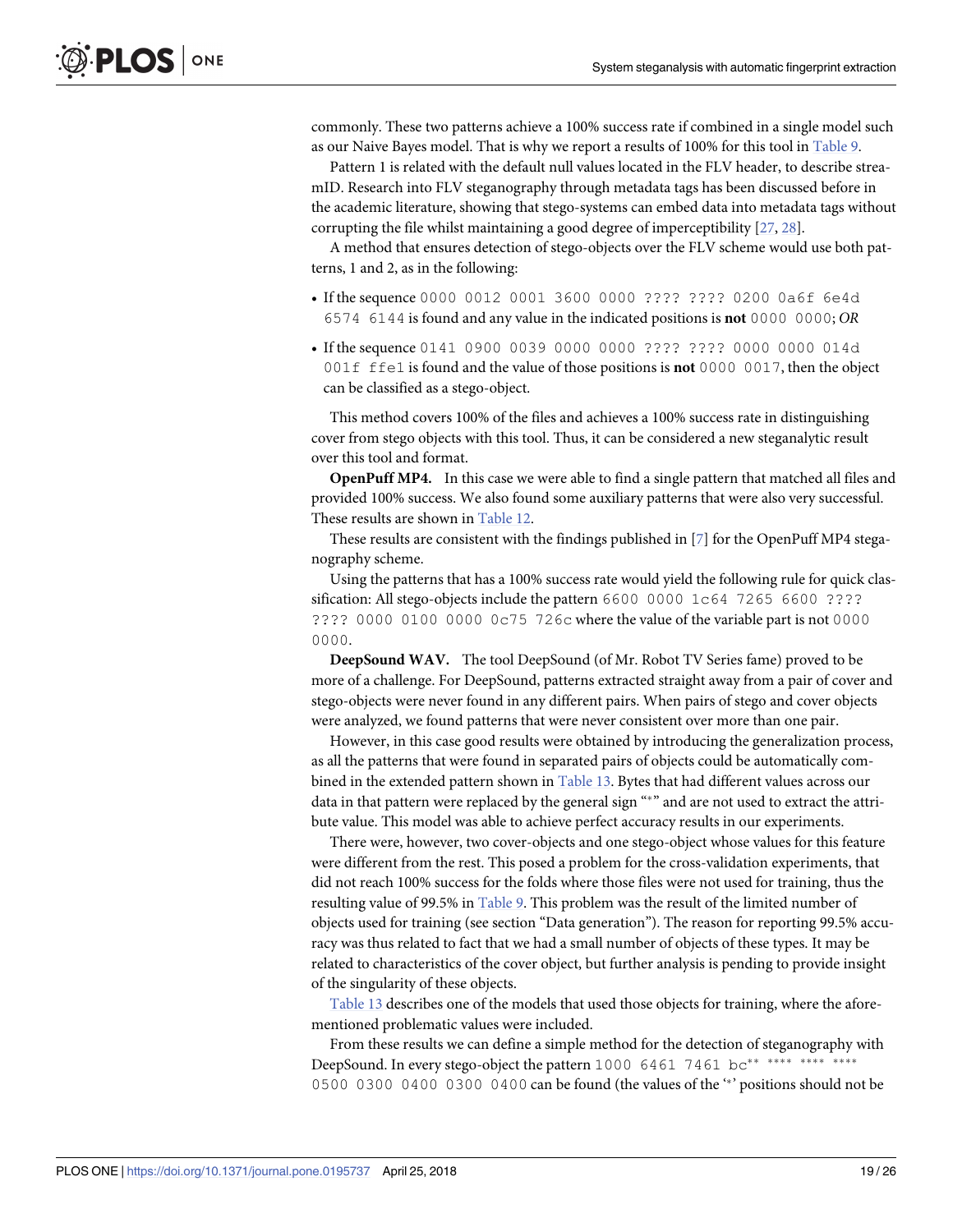taken into account). Note that because we have two different attribute values for the stegoobjects, for this detector we have also replaced part of the value with the wildcard character (\*). This may be useful to avoid any bias that we might have introduced in our data generation procedure. This pattern matched all the available stego-objects and none of the cover-objects, and is thus far the first steganalytic result reported on DeepSound.

**F5 JPEG.** For this tool, we found a pattern that matches every file pair and achieves a 100% success rate in classification. This pattern is shown in [Table 14.](#page-17-0) Cover-files have random values after the first byte of the file, while stego files have a constant string as shown in the Table.

The signature found by our system was ffd8 ffe0 0010 4a46 4946 0001 0000 0001, which is the start of a constant block of data inserted by the F5 algorithm implementation. This block then contains a known and relatively long signature that translates to the ASCII string "JPEG Encoder Copyright 1998, James R. Weeks and BioElectroMech." and was previously reported in [[26](#page-25-0)]. If the extraction tool is run with the aim of searching for patterns with a longer variable part, it manages to extract the complete long signature, further showing the viability of our approach. This signature was not found in cover objects, where the block starts with the value ffd8 ffe1 and then continues with different, unrelated values.

We must note that this result indicates a problem with our data generation process. The header ffd8 ffe1 corresponds to cover-objects in EXIF format, but the tool generates JFIF format, where that header changes to ffd8 ffe0. Because we didn't include files of JFIF format in our cover-files, our method includes the value ffd8 ffe1 as constant part of this signature. If our data had included cover-files of both types (EXIF and JFIF) files for output, the model would have included two patterns, each one matching one of the two versions of the header.

**Pixelknot JPEG.** Pixelknot is an popular steganography application for Android devices, available at the Google Play store, which is part of The Guardian Project, a group of developers that make open-source secure mobile apps for everyone but particularly tailored for Journalists, Human Rights Activists and citizens in repressive regimes. Their web is at [https://guardianproject.info.](https://guardianproject.info) This issue has been responsibly disclosed to their team before publication.

For Pixelknot, which had no previous reported weaknesses, we were able to detect the exact same vulnerability than for F5. The signature found can also be used to classify files with a 100% success rate (see [Table 15](#page-17-0)). This is not entirely surprising, as the developers recognise their tool is based on F5. What is interesting is that the long pattern present in F5 is not present in Pixelknot, but despite this slight improvement in security, other identical patterns are present and found by our framework.

**OurSecret MP4, Omnihide MP4 and Masker AVI.** We have applied our approach to three algorithms known to use EOF Data Injection. We generated models that were able to achieve 100% accuracy in each case.

Our framework was able to extract several constant patterns for these files. In all cases patterns matched all the stego-files and never matched any of the cover-files. This is, of course, the best case scenario for the steganalyst.

In Tables  $16-18$ , as we don't have attributes, we just list the probability of matching coverobjects or stego-objects.

• For OurSecret, we were able to find a signature that had previously been found (manually) by previous work on this steganographic scheme [\[8](#page-24-0)]. In [Table 16](#page-17-0) we list the first 10-byte patterns detected, which can be joined to form the full signature 9e97 ba2a 0080 88c9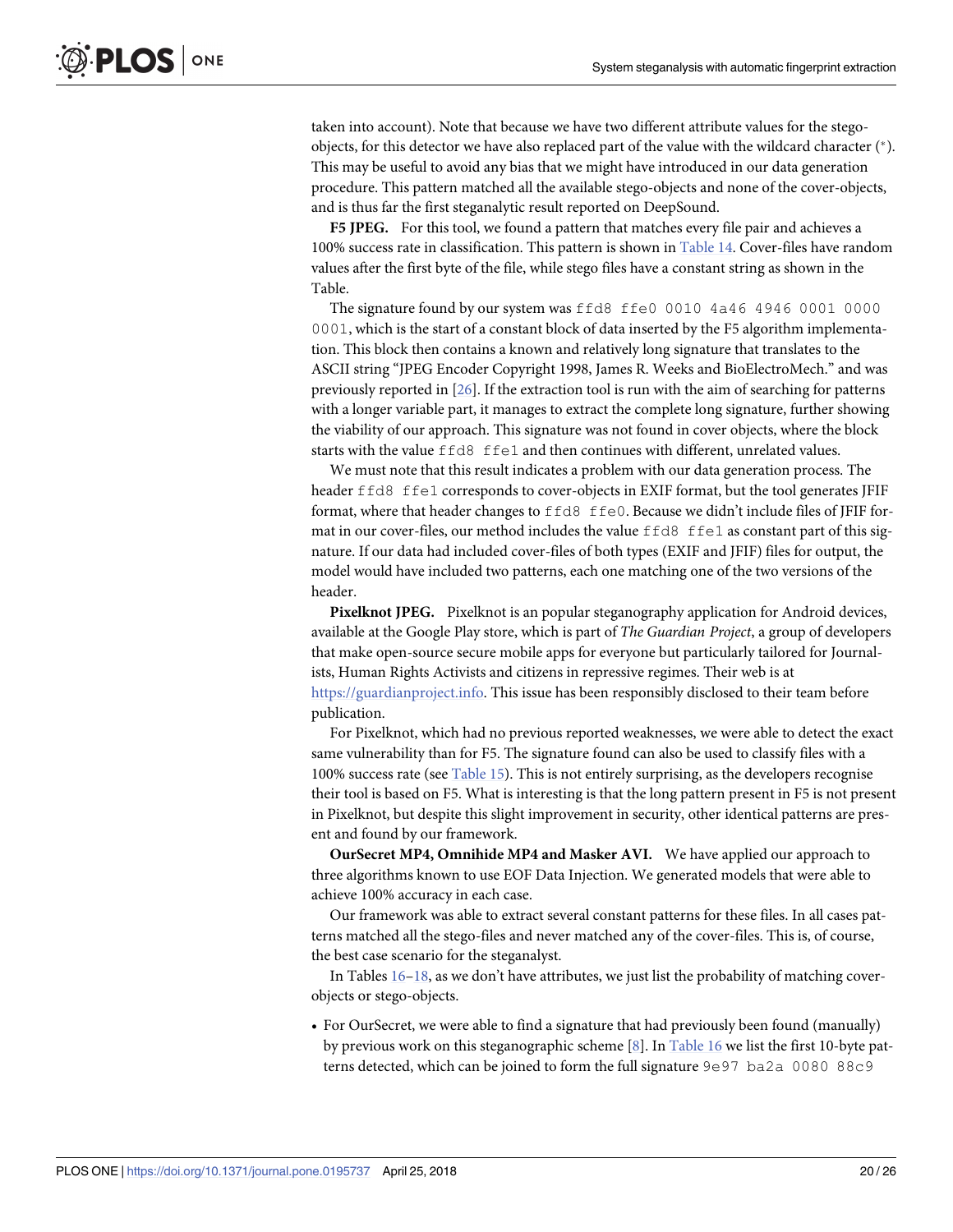a370 975b a2e4 99b8 c178 720f 88dd dc34 2b4e 7d31 7fb5 e870 39a8 b842 7568 7191.

- For OmniHide, we detected a sequence of bytes with value 2020 in stego-objects that was not present in any cover-object. Although this sequence can be used to classify our data with 100% success rate, as a signature it is problematic as it is relatively low entropy, so has the potential to lead to many false positives. It simply encodes a series of blank spaces to accommodate file names, whose hexadecimal code is  $0 \times 20$ . We carried out a test for false positives to determine the chance of this signature appearing naturally in MP4 files. These results can be seen in S<sub>2</sub> Appendix.
- For Masker, we found the signature 3030202020202020, that was consistently present in the initial 1KB of the stego-object. This pattern can be used for classification, though it can also be seen as a weak detector due to its low entropy. It can be expected that it might lead to an large percentage of false positives. So we continued trying to find different signatures, and succeeded in finding a longer signature that appears in a variable position in each of the stego-objects. This finding is consistent with previous results in  $[7]$  $[7]$  $[7]$ . The full 73-octet string that can be used as signature is:

9e8d db50 73c2 bf65 b81e 03ae d562 c6cc 719a b9b9 4849 d264 ee49 b763 7bef eba1 0104 407b f0ed 2d86 47e1 5ffc 7c41 c98b c902 ca1c 0721 ee8d 3266 477c 8fe1 4ee8 ae66 ab32 e3d2 f9a1 0e. In [Table 18](#page-17-0) we show the three first patterns found that are part of that signature.

#### **General discussion on the merits and limitations of our approach**

We have proposed an automatic approach for system steganalysis that compares favorably to the manual approaches used so far in the literature. This is a novel way of performing steganalysis that has the additional advantage of being valid across different tools and formats, and is powerful enough to lead to new steganalytic results or, at times, replicate existing ones. These techniques assume the presence of implementation vulnerabilities within the embedding components of a steganography tool. It is, therefore, surprising how effective they are.

Experimental results shown that our approach to steganalysis was able to detect the presence of different types of signature across several different steganographic schemes, without any prior assumptions of which kind of scheme was used. Although our pattern extraction mechanism could be extended using a more powerful grammar for pattern definition, the current version was enough to provide good results over several tools. However, not all the tools have this kind of vulnerability, and therefore these methods are complementary of the statistical attacks developed for each media type. Moreover, findings by our method are specific of a given tool, and may change as the tool is updated over time.

In our experimental setting, there were some practical limitations due to the computational resources available. For instance, if modifications are introduced into unexamined object areas, we would not be able to locate them. We generally had to limit our search to small sections both at the beginning and the end of the files. This practical limitation can be overcome by either increasing computational effort dedicated to pattern extraction, or by implementing a more efficient search strategy. We are currently exploring both paths.

Another practical limitation is due to the fact that our framework operates at the byte-level. Certain software might only introduce bit-level changes that might not be easily recognized by our software.

Though the Naive Bayes Classifier has performed well in our setting, it has obvious limitations from a theoretical perspective if features do not show the property of conditional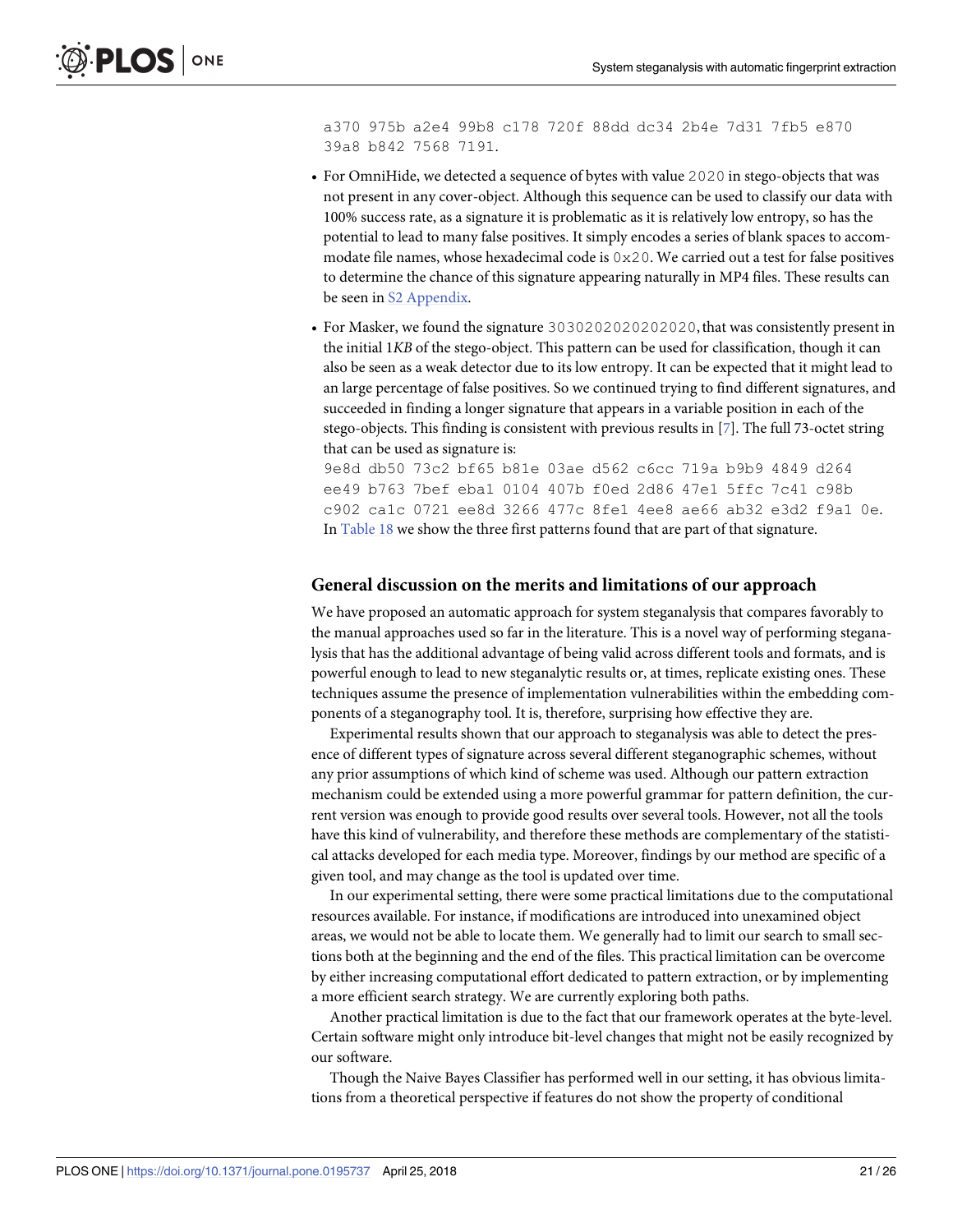<span id="page-22-0"></span>independence. However our domain knowledge suggests that, because the changes are largely unintentional, this assumption works for at least some of the features detected by our framework. This limitation can be overcome by learning these dependencies from the training data and constructing a more complex Bayes Network when generating the model.

We have detected that Data Generation is a tricky matter. If a vulnerability is not traced back to the tool code (which is not generally available), it may happen that the vulnerability found is linked to certain characteristics of the cover file. Universality of the results, that is, whether the findings are applicable to every object generated using a given tool could be improved by increasing the number and diversity of files in the data set. This would provide our method with representative training examples for a wider range of possibilities. However even in the case that generated data does not cover all cases (for instance, when a given signature is not present in 100% of the examples of a given tool), partial success is useful to trace the vulnerability in code.

# **Conclusion and future work**

This research emphasizes a key point in the field of steganography: Steganalysis should be extended beyond the scope of the embedding algorithm, to study the impact of steganography on the whole stego-object. Any file imprint, be that from the scheme itself or from an implementation component can compromise the security of the core steganography scheme. We have observed empirically that many libraries for image processing leave traces of their use in the resulting images. This is, in many cases, due to old copyright messages that are no longer relevant but can still severely impair the security of the stego system, as seen with F5.

General improvements to the embedding operation are a counter to both statistical and system attacks. It is interesting to note that patterns or signatures found with our model are generally easier to remove when the algorithm developer wants to patch their system, compared with statistical attacks that may expose issues that can not be addressed without devising an entirely new scheme.

Our method can be used to perform a blind classifier for any kind of media format, that detects the use of steganography, exploiting the fact that the embedding tools may either introduce regularities in the stego-object, or destroy regularities in the cover-object. Both types of regularities may be used for detection. The proposed approach can work reliably even with a limited number of training cases, and it is flexible enough so that it can scale with the computational resources available, in order to increase accuracy as needed.

The vulnerabilities automatically found by our framework were consistent with the results already published for part of the analyzed schemes, but we were also able to carry out successful steganalysis against schemes for which no vulnerabilities had been previously discovered.

However, our results also show that special care has to be exerted in the application of the method in order to use enough data for training, in order to have representatives of all variations on the attacked media format. This was a problem detected when reporting the signatures for some of the schemes, because parts of those signatures would only be found in a subset of all the possible files for a given media format.

Even when our framework was unsuccessful in its steganalytic analysis of certain tools, it was still shown to be useful from a reverse engineering perspective. In cases where it could not consistently identify signatures, the framework was capable of identifying the exact parts of a file that were modified by the stego-system. This provides us with a fundamental understanding of how the stego-system under investigation operates. It can be a good starting point in a forensic investigation, as it provides valuable early insights that may lead to more significant findings.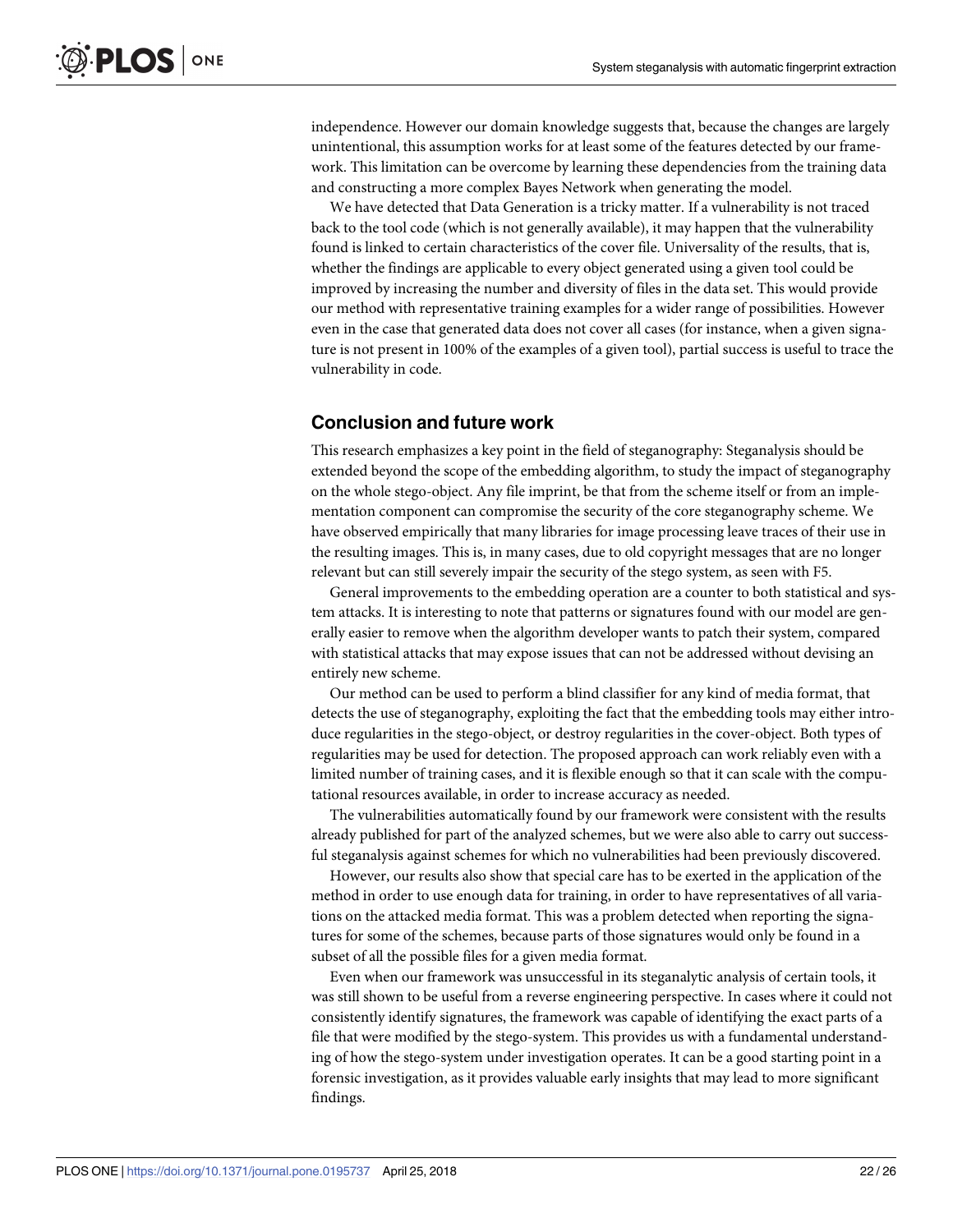<span id="page-23-0"></span>As noted in the detailed discussion on each scheme, our framework is able to obtain many patterns that can be joined in a successful model for classification, not just isolated signatures. However we have not implemented a specific way of selecting the best patterns in the model. This step is not straightforward, as every pattern can be characterized by a set of possibly conflicting properties: for instance, we have mentioned the number of matches and the success rate in matched files. Other features may be of relevance for further applications: patterns with low entropy will be more prone to false positives; long patterns (that is, patterns with long constant parts) generally are less subject to false positives but have lower generalization abilities. These aspects can be evaluated using a multi-criteria approach that can be used for model refining or even during the model construction step, to ensure that the resulting classifier uses the best possible combination of patterns. This will be explored in future works.

### **Future work on the schemes that we could not break**

There were some steganographic schemes where our results were not satisfactory. However, we were able to find some regularities that can be exploited in order to improve the proposed framework.

• For OpenPuff MPEG, we were able to find patterns capable of classifying all files with great accuracy, achieving a success rate of 99.5%. This is due to the model generated in one of the folds being unable to classify just one of the test files. This file was correctly classified with the rest of the models generated in cross-validation.

However, these results did not generalize well. The patterns detected depend, as we concluded after further analysis, on particular details of the compression mechanism of the MPEG file. When tested on additional objects taken from a different source, 20% of those objects were not matched by the model. For that reason, we consider that our work on this stenographic scheme is not concluded yet.

In [Table 19](#page-22-0) we show a model with a single pattern that is able to classify the remaining 80% of the provided objects correctly. Considering only these "vulnerable" objects, cover-objects always matched the pattern and had one of three different specific values that were never present in the stego-objects. Note that 25% of the "vulnerable" stego-objects were not matched by the pattern (we return the value False in this case), but this situation was never found in cover-objects.

These results can be jointly used to design a method to detect files with hidden info embedded with this scheme. Note that in this case we are not providing simply a signature that matches any stego-object. Instead the method should search the file for the string 01ba 4400 0400 0401 43\*\* ???? 0000 01bb 000c \*\*\*\* \*\*\*\* ???? c0c0 20e0 e0e6 0000 01c0 (where the  $*$  can be any value). If the value extracted for this pattern is

| Table 19. Best patterns found for the OpenPuff MPEG tool. Frequencies listed calculated over the 80% of the objects |  |  |
|---------------------------------------------------------------------------------------------------------------------|--|--|
| that were vulnerable to the attack.                                                                                 |  |  |

| Pattern          | <b>Matches</b> | <b>Distribution</b> | Prob. | <b>Success</b> |
|------------------|----------------|---------------------|-------|----------------|
| 01ba 4400 0400   | 100%           | Cover:              |       | 100%           |
| 0401 43** ????   |                | 2bf8 21ff           | 0.33  |                |
| 0000 01bb 000c   |                | 3bf8 21ff           | 0.18  |                |
| **** **** ????   |                | ebf8 21ff           | 0.49  |                |
| $c0c0$ 20e0 e0e6 | 75%            | Stego:              |       |                |
| 0000 01c0        |                | None of the above   | 0.75  |                |
|                  |                | False               | 0.25  |                |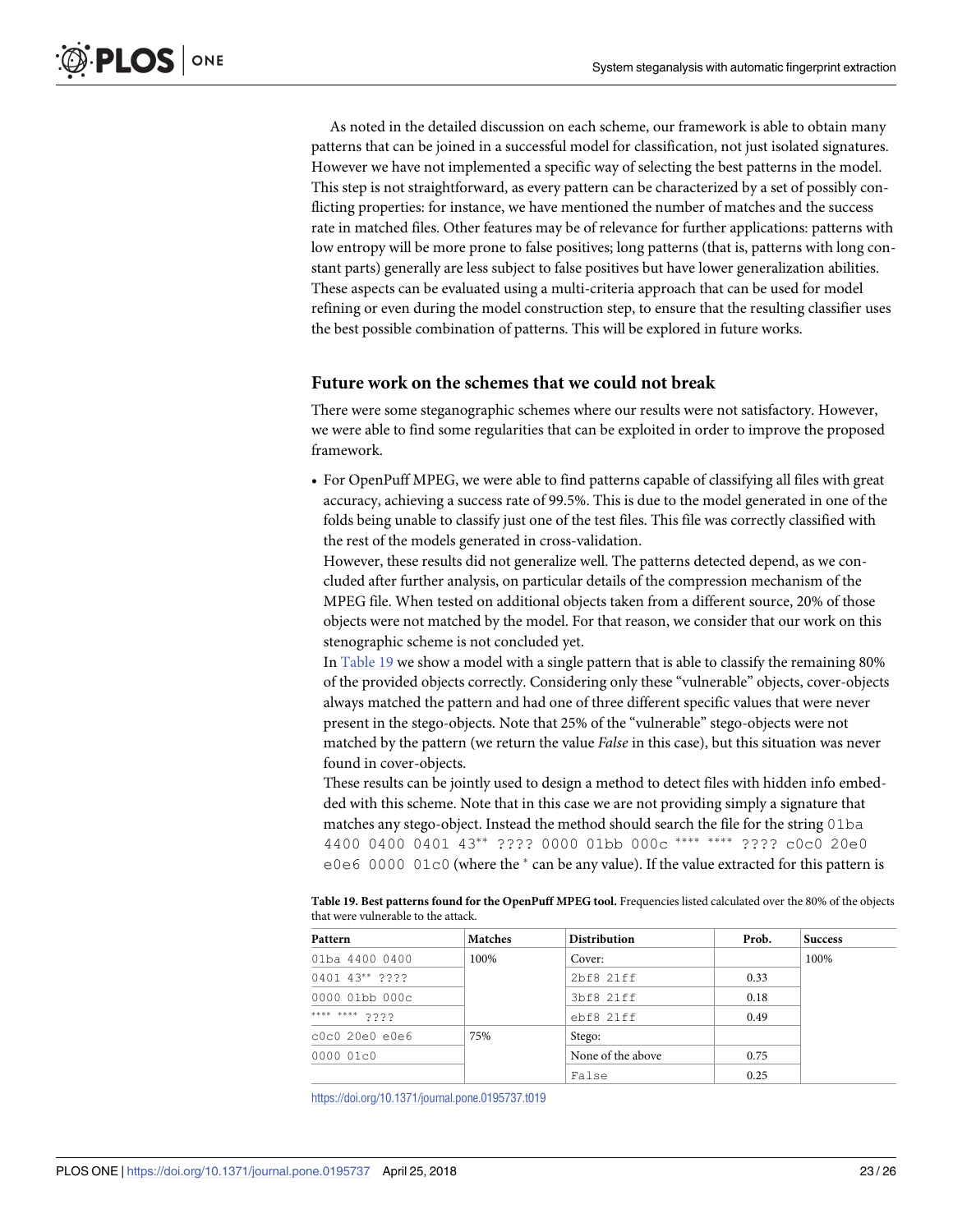<span id="page-24-0"></span>either 2bf8 21ff, 3bf8 21ff or ebf8 21ff, the mpeg corresponds to a cover-object. If the value is different, or the pattern does not match the object, it is a stego-object produced with OpenPuff.

• For OpenPuff MP3 files, we also found patterns that provided 100% accuracy but did not match all the available objects. The detected regularity was only found in 47% of the files after searching the first 4096 bytes of the files. This result is not good enough for us, because we require perfect (or near perfect) accuracy, as discussed in the Introduction. For roughly half of the object pairs in the dataset, we detected a constant string that was consistently found in cover-objects but was never found in stego-objects. This string (0000 3483 8000 004c 414d 4533 2e39) can be used to definitely classify an object as cover-object, if present.

An in-depth analysis of the objects matched by this pattern showed that the steganography scheme under study systematically inserted a block of data inside the stego-object. We detected that, for the cases where this signature is found, the cover-object had a section of data that started with 414d 4533 2e39 3155 5555 or 414d 4533 2e39 3255 5555 and was filled up to the length of 256 bytes with a series of 5555 constant byte values. The steganographic process removed the filling bytes and inserted a block of 256 bytes just after the four initial bytes (0000 3483 8000 004c), ending it with the rest of the signature (414d 4533 2e39) which was shifted exactly 256 bytes away from its original position.

Even if our framework was unable to break this steganography scheme, it provided us with useful insights as to how this flawed stego-system fundamentally operates.

• For OpenPuff WAV, the pattern extraction mechanism was unable to find any consistent patterns. Thus, it was unable to successfully perform classification. This may mean that either our definition of pattern was insufficient powerful to describe the kind of modifications performed by the steganography scheme, or that this scheme has no vulnerabilities that can be detected by a system attack, thus being a good candidate for a targeted statistical attack.

# **Supporting information**

**[S1 Appendix](http://www.plosone.org/article/fetchSingleRepresentation.action?uri=info:doi/10.1371/journal.pone.0195737.s001). Appendix I.** Example of Classification using a Naive Bayes Model. (PDF)

**[S2 Appendix](http://www.plosone.org/article/fetchSingleRepresentation.action?uri=info:doi/10.1371/journal.pone.0195737.s002). Appendix II.** Experimental Validation. (PDF)

# **Author Contributions**

**Conceptualization:** Tom Sloan, Julio Hernandez-Castro, Pedro Isasi.

**Data curation:** Tom Sloan, Julio Hernandez-Castro.

**Formal analysis:** Julio Hernandez-Castro, Pedro Isasi.

**Funding acquisition:** Julio Hernandez-Castro, Pedro Isasi.

**Investigation:** Alejandro Cervantes, Julio Hernandez-Castro, Pedro Isasi.

**Methodology:** Alejandro Cervantes, Tom Sloan, Julio Hernandez-Castro, Pedro Isasi.

**Resources:** Julio Hernandez-Castro, Pedro Isasi.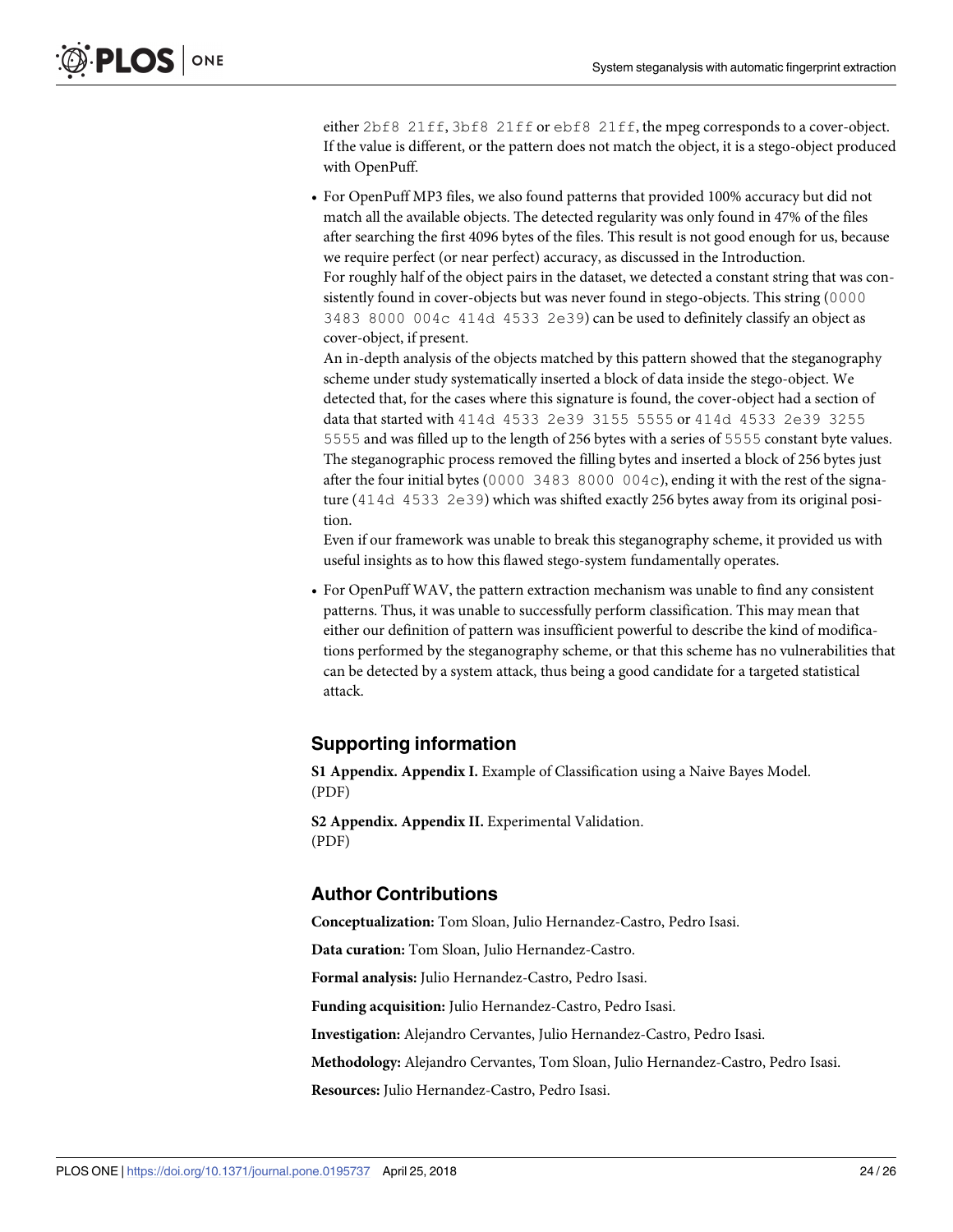<span id="page-25-0"></span>**Software:** Alejandro Cervantes, Tom Sloan.

**Supervision:** Julio Hernandez-Castro, Pedro Isasi.

**Validation:** Tom Sloan, Julio Hernandez-Castro, Pedro Isasi.

**Writing – original draft:** Alejandro Cervantes, Tom Sloan.

**Writing – review & editing:** Alejandro Cervantes, Tom Sloan, Julio Hernandez-Castro, Pedro Isasi.

### **References**

- **[1](#page-0-0).** Luo W, Huang F, Huang J. Edge adaptive image steganography based on LSB matching revisited. IEEE Transactions on information forensics and security. 2010; 5(2):201–214. [https://doi.org/10.1109/](https://doi.org/10.1109/TIFS.2010.2041812) [TIFS.2010.2041812](https://doi.org/10.1109/TIFS.2010.2041812)
- **[2](#page-1-0).** Fridrich J. Steganography in digital media: principles, algorithms, and applications. Cambridge University Press; 2009.
- **[3](#page-1-0).** Holub V, Fridrich J. Low-complexity features for JPEG steganalysis using undecimated DCT. IEEE Transactions on Information Forensics and Security. 2015; 10(2):219–228. [https://doi.org/10.1109/](https://doi.org/10.1109/TIFS.2014.2364918) [TIFS.2014.2364918](https://doi.org/10.1109/TIFS.2014.2364918)
- **[4](#page-1-0).** Tasdemir K, Kurugollu F, Sezer S. Spatio-Temporal Rich Model-Based Video Steganalysis on Cross Sections of Motion Vector Planes. IEEE Transactions on Image Processing. 2016; 25(7):3316–3328. <https://doi.org/10.1109/TIP.2016.2567073>
- **[5](#page-1-0).** Provos N. Defending Against Statistical Steganalysis. In: Usenix Security Symposium. vol. 10; 2001. p. 323–336.
- **[6](#page-1-0).** Fridrich J. Steganography in Digital Media. Cambridge University Press; 2009.
- **[7](#page-2-0).** Sloan T, Hernandez-Castro J. Steganalysis of OpenPuff through atomic concatenation of MP4 flags. Digital Investigation. 2015; 13:15–21. <https://doi.org/10.1016/j.diin.2015.02.002>
- **[8](#page-2-0).** Sloan T, Hernandez-Castro J. Forensic analysis of video steganography tools. PeerJ Computer Science. 2015; 1:e7. <https://doi.org/10.7717/peerj-cs.7>
- **[9](#page-2-0).** Chen M, Zhang R, Niu X, Yang Y. Analysis of current steganography tools: classifications & features. In: 2006 International Conference on Intelligent Information Hiding and Multimedia. IEEE; 2006. p. 384– 387.
- **[10](#page-2-0).** Cantrell G, Dampier DD. Experiments in hiding data inside the file structure of common office documents: a stegonography application. In: Proceedings of the 2004 international Symposium on information and Communication Technologies. Trinity College Dublin; 2004. p. 146–151.
- **[11](#page-2-0).** Bell G, Lee YK. A Method for Automatic Identification of Signatures of Steganography Software. IEEE Transactions on Information Forensics and Security. 2010; 5(2):354–358. [https://doi.org/10.1109/TIFS.](https://doi.org/10.1109/TIFS.2010.2046985) [2010.2046985](https://doi.org/10.1109/TIFS.2010.2046985)
- **[12](#page-2-0).** Pang W, Luo X, Ren J, Yang C, Liu F. Rapid detection of stego images based on identifiable features. In: 2015 17th International Conference on Advanced Communication Technology (ICACT); 2015. p. 472–477.
- **[13](#page-3-0).** Pearl J. Probabilistic Reasoning in Intelligent Systems: Networks of Plausible Inference. San Francisco, CA, USA: Morgan Kaufmann Publishers Inc.; 1988.
- **[14](#page-3-0).** Gelman A, Carlin JB, Stern HS, Dunson DB, Vehtari A, Rubin DB. Bayesian Data Analysis 3rd edn. Chapman & HallCRC Texts in Statistical Science; 2015.
- **[15](#page-3-0).** Jones J, Laskey KB. Using Bayesian Attack Detection Models to Drive Cyber Deception. In: Proceedings of the Eleventh UAI Bayesian Modeling Applications Workshop, BMA@UAI 2014, Quebec City, Quebec, Canada, July 27, 2014.; 2014. p. 60–69.
- **[16](#page-3-0).** Devarakonda N, Pamidi S, Kumari VV, Govardhan A. Intrusion Detection System using Bayesian Network and Hidden Markov Model. Procedia Technology. 2012; 4:506–514. [https://doi.org/10.1016/j.](https://doi.org/10.1016/j.protcy.2012.05.081) [protcy.2012.05.081](https://doi.org/10.1016/j.protcy.2012.05.081)
- **[17](#page-3-0).** Altwaijry H, Algarny S. Bayesian based intrusion detection system. Journal of King Saud University— Computer and Information Sciences. 2012; 24(1):1–6. <https://doi.org/10.1016/j.jksuci.2011.10.001>
- **18.** Mukherjee S, Sharma N. Intrusion Detection using Naive Bayes Classifier with Feature Reduction. Procedia Technology. 2012; 4:119–128. <https://doi.org/10.1016/j.protcy.2012.05.017>
- **[19](#page-3-0).** Ismail I, Nor SM, Marsono MN. Stateless Malware Packet Detection by Incorporating Naive Bayes with Known Malware Signatures. Appl Comp Intell Soft Comput. 2014; 2014:5:5–5:5.